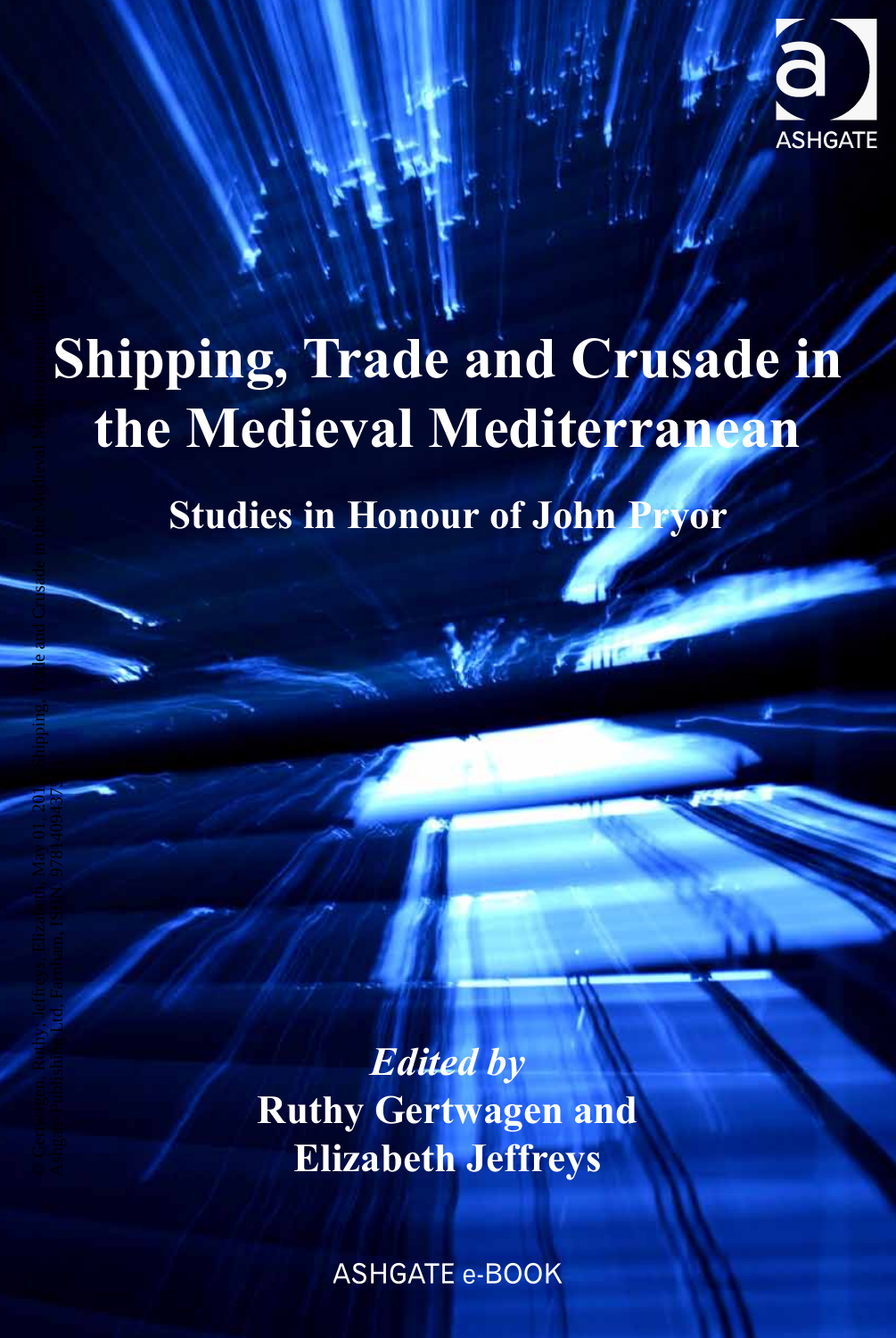## Shipping, Trade and Crusade in the Medieval Mediterranean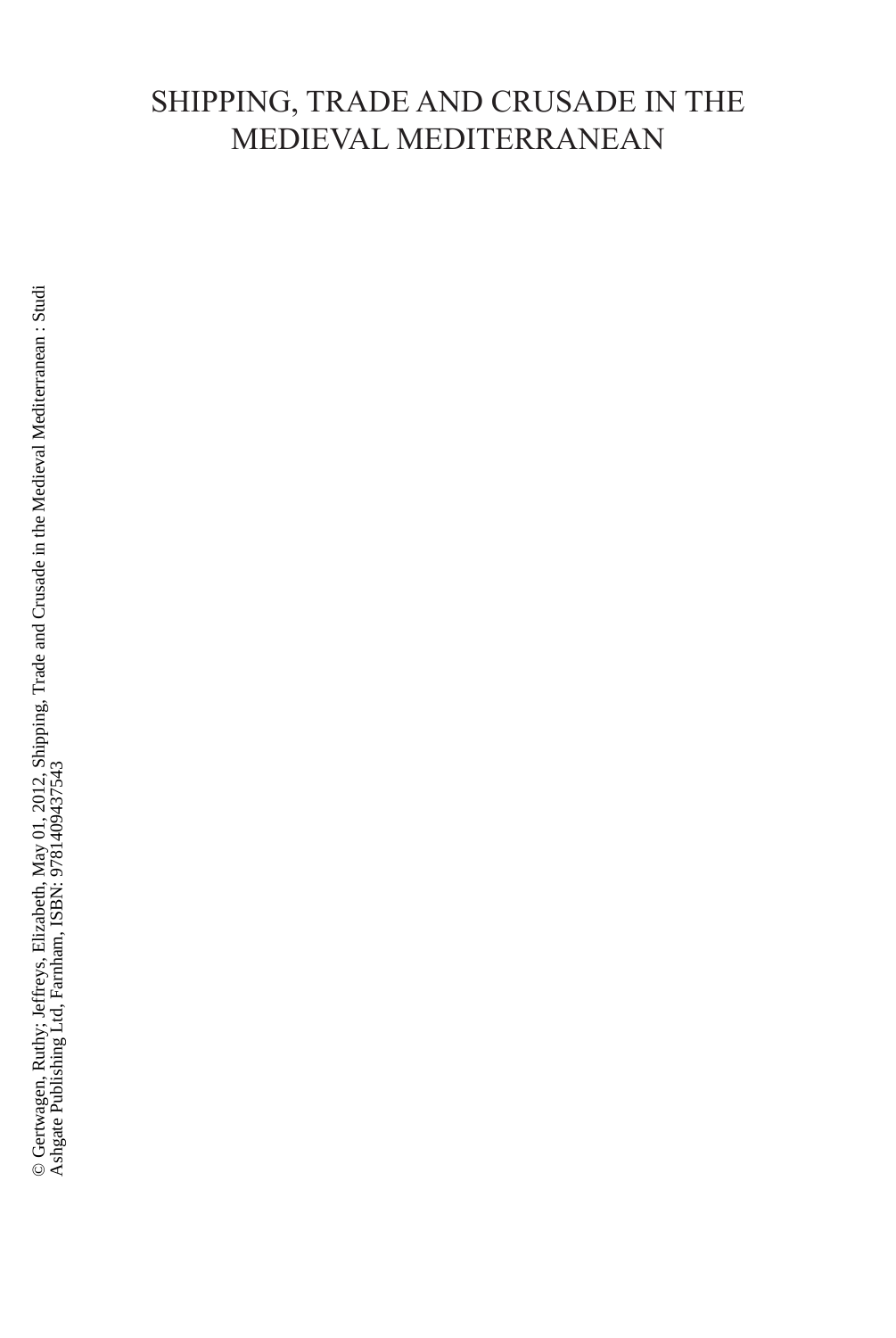

John Pryor, *c*. 2008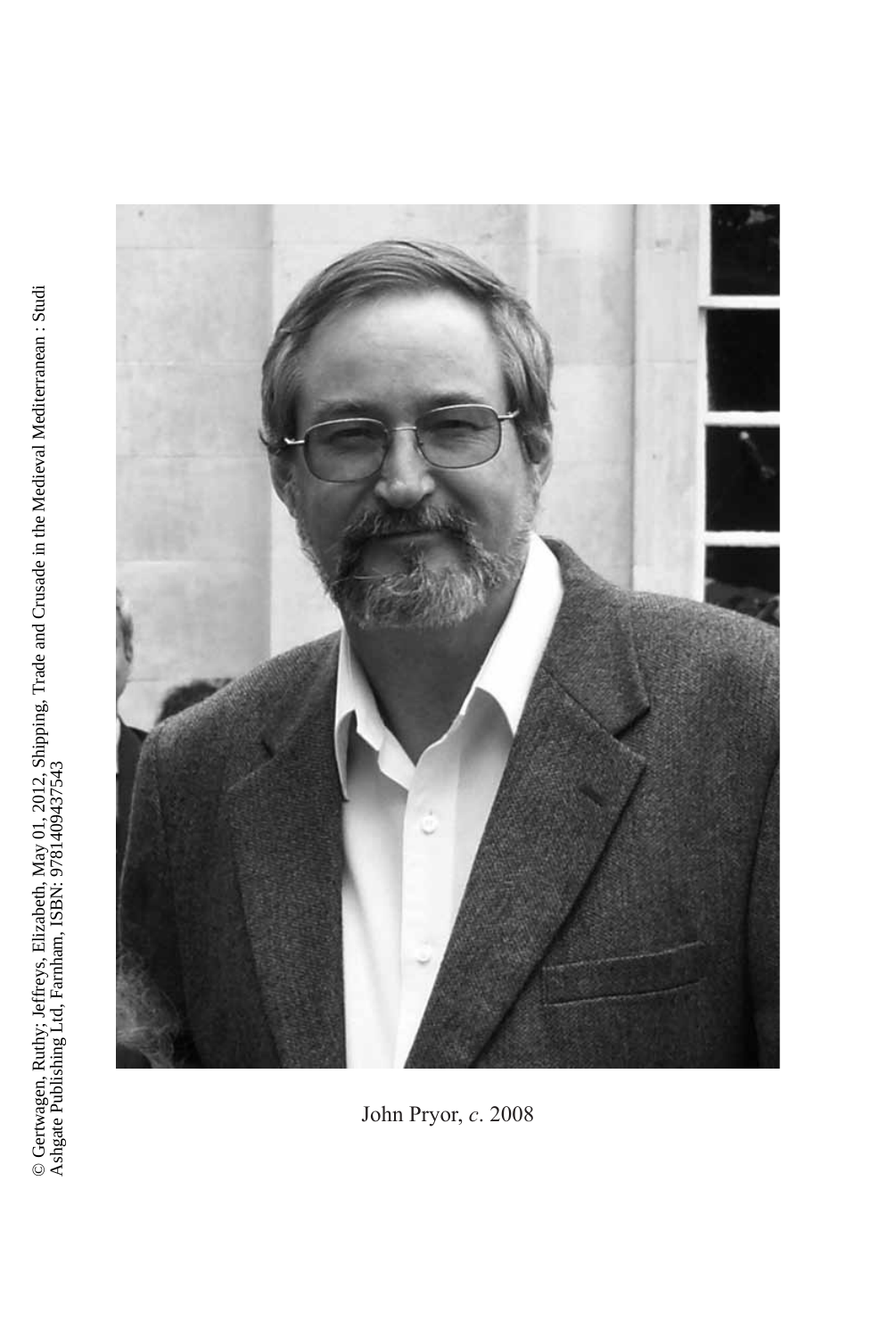# Shipping, Trade and Crusade in the Medieval Mediterranean

Studies in Honour of John Pryor

*Edited by*

Ruthy Gertwagen *Haifa University, Israel*

*and*

Elizabeth Jeffreys *University of Oxford, UK*

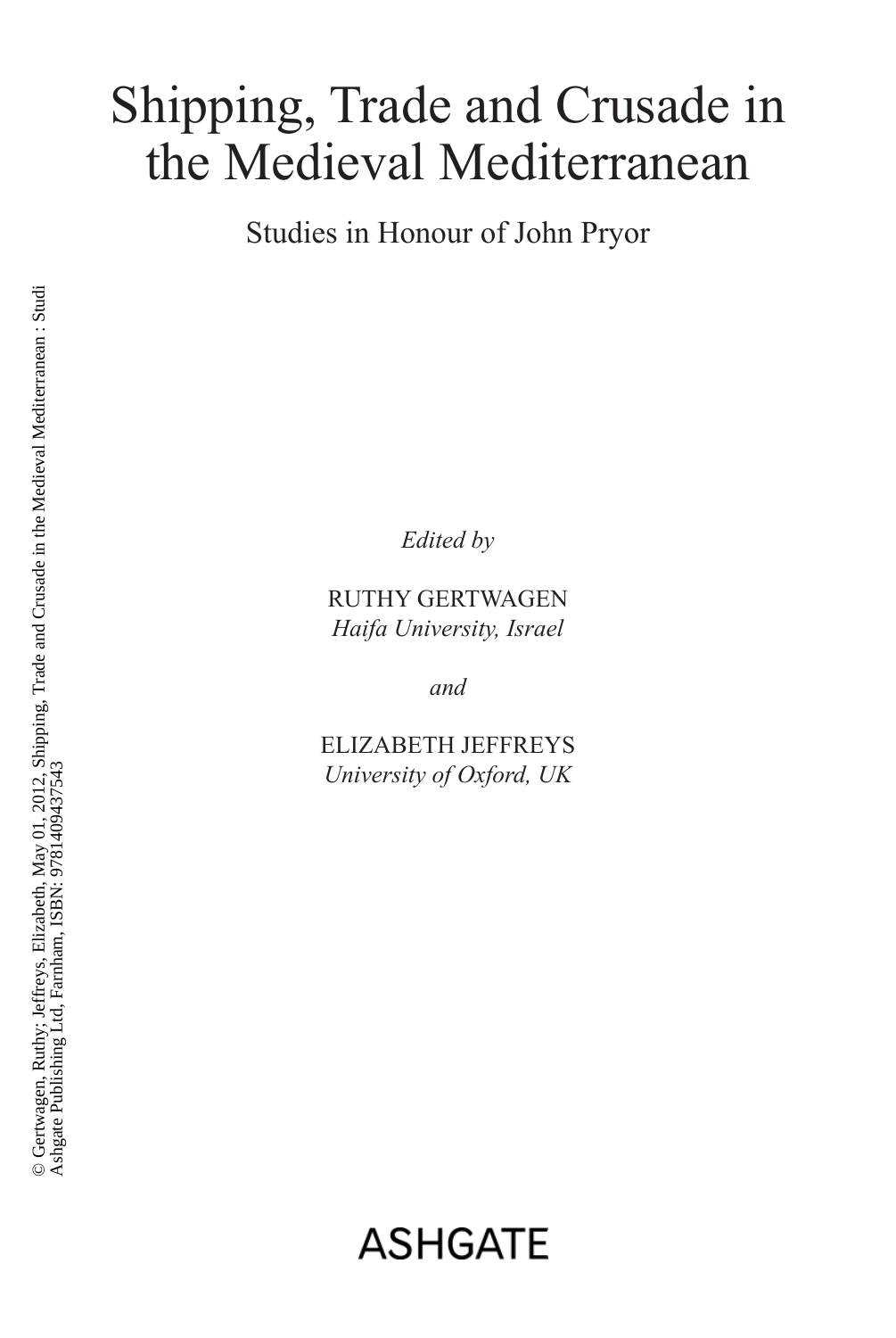© Ruthy Gertwagen, Elizabeth Jeffreys and the contributors 2012

All rights reserved. No part of this publication may be reproduced, stored in a retrieval system or transmitted in any form or by any means, electronic, mechanical, photocopying, recording or otherwise without the prior permission of the publisher.

Ruthy Gertwagen and Elizabeth Jeffreys have asserted their right under the Copyright, Designs and Patents Act, 1988, to be identified as the editors of this work.

| Published by               |                            |
|----------------------------|----------------------------|
| Ashgate Publishing Limited | Ashgate Publishing Company |
| Wey Court East             | Suite 420                  |
| Union Road                 | 101 Cherry Street          |
| Farnham                    | Burlington                 |
| Surrey, GU9 7PT            | VT 05401-4405              |
| England                    | USA                        |
|                            |                            |

www.ashgate.com

#### **British Library Cataloguing in Publication Data**

Shipping, trade and crusade in the medieval Mediterranean.

1. Shipping – Mediterranean Region – History –To 1500. 2. Mediterranean Region Commerce – History – To 1500. 3. Crusades. 4. Mediterranean  $Region - History - 476-1517.$  I. Pryor, John H., 1947– II. Gertwagen, Ruth. III. Jeffreys, Elizabeth. 909'.0982201–dc23

#### **Library of Congress Cataloging-in-Publication Data**

Shipping, trade and crusade in the medieval Mediterranean / edited by Ruthy Gertwagen and Elizabeth Jeffreys.

p. cm.

English, French and Italian.

Includes index.

 ISBN 978–1–4094–3753–6 (hardcover : alk. paper) – ISBN 978–1–4094–3754–3 (ebook) 1. Shipping – Mediterranean Region – History – To 1500. 2. Mediterranean Region – Commerce – History – To 1500. 3. Navigation – Mediterranean

Region – History. 4. Crusades – History.

I. Gertwagen, Ruth. II. Jeffreys, Elizabeth.

II

HE872.7.S55 2012

387.509182'20902–dc23 2011035397

ISBN 9781409437536 (hbk) ISBN 9781409437543 (ebk)



Printed and bound in Great Britain by the MPG Books Group, UK.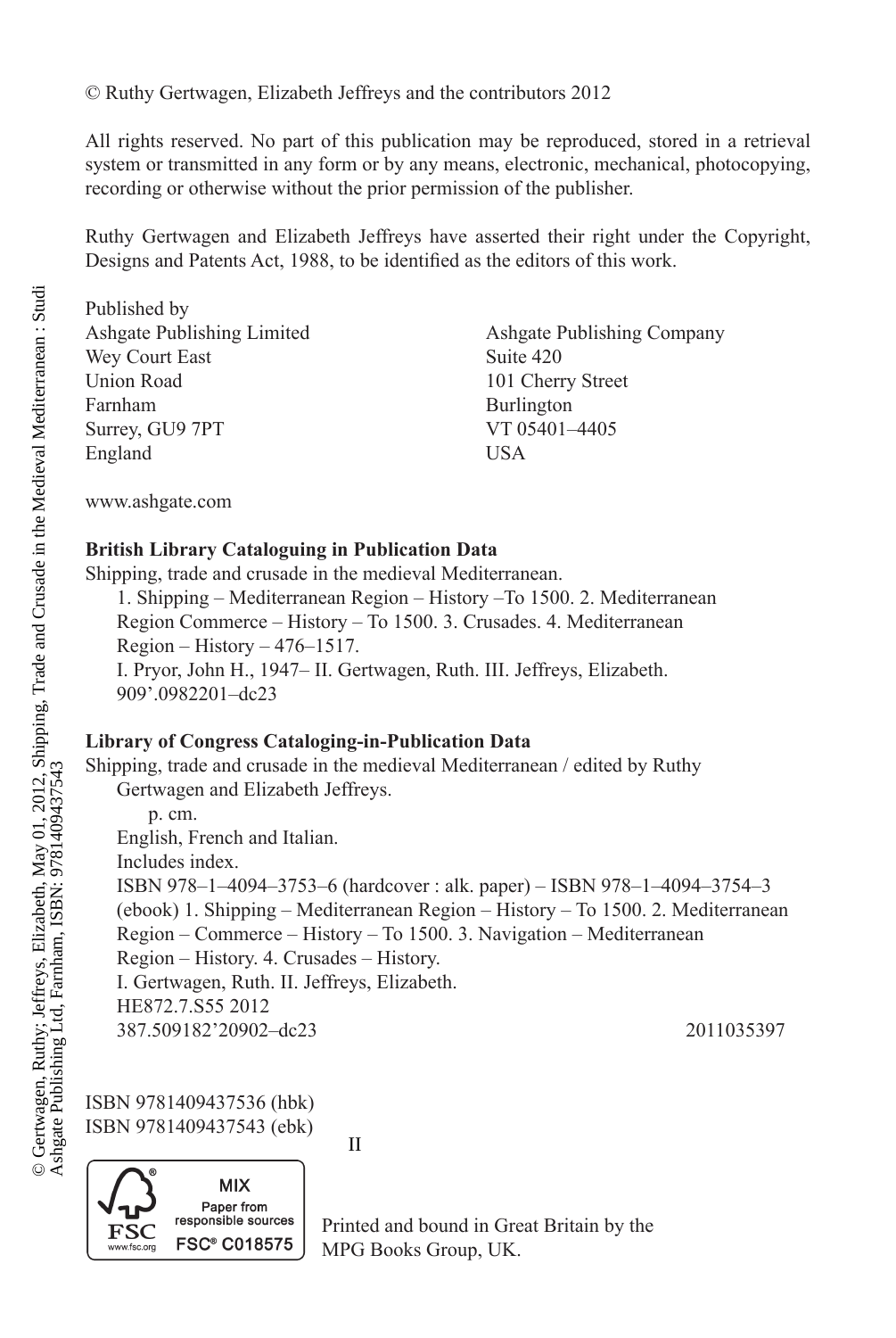## Contents

| List of Figures and Tables                                    | $l\mathcal{X}$ |
|---------------------------------------------------------------|----------------|
| List of Contributors                                          | хi             |
| John Pryor: A Tribute, Ruthy Gertwagen and Elizabeth Jeffreys | $\chi$         |
| The Publications of John Pryor                                | xxi            |

#### **PART i: Shipping**

| $\mathbf{1}$   | Prolegomena to a World History of Harbour and River Chains<br>Benjamin Z. Kedar                                                                  | 3   |
|----------------|--------------------------------------------------------------------------------------------------------------------------------------------------|-----|
| $\mathfrak{D}$ | The Socio-economic Implications for Ship Construction:<br>Evidence from Underwater Archaeology and the Codex<br><i>Theodosianus</i><br>Hadas Mor | 39  |
| 3              | An Unpublished Medieval Portolan of the Mediterranean in<br>Minneapolis<br>David Jacoby                                                          | 65  |
| 4              | Difficult Sources: Crusader Art and the Depiction of Ships<br>Richard W. Unger                                                                   | 85  |
| 5              | Les vices et la criminalité des marins vénitiens à bord des<br>navires voyageant vers la Mer Noire, XIVe-XVe siècles<br>Sergei Karpov            | 105 |
| 6              | Byzantine Shipbuilding in Fifteenth-century Venetian Crete:<br>War Galleys and the Link to the Arsenal in Venice<br>Ruthy Gertwagen              | 115 |

### **PART II: Trade**

| A Mediterranean Encounter: The Fatimids and Europe, Tenth |     |
|-----------------------------------------------------------|-----|
| to Twelfth Centuries                                      | 131 |
| <i>Yaacov Lev</i>                                         |     |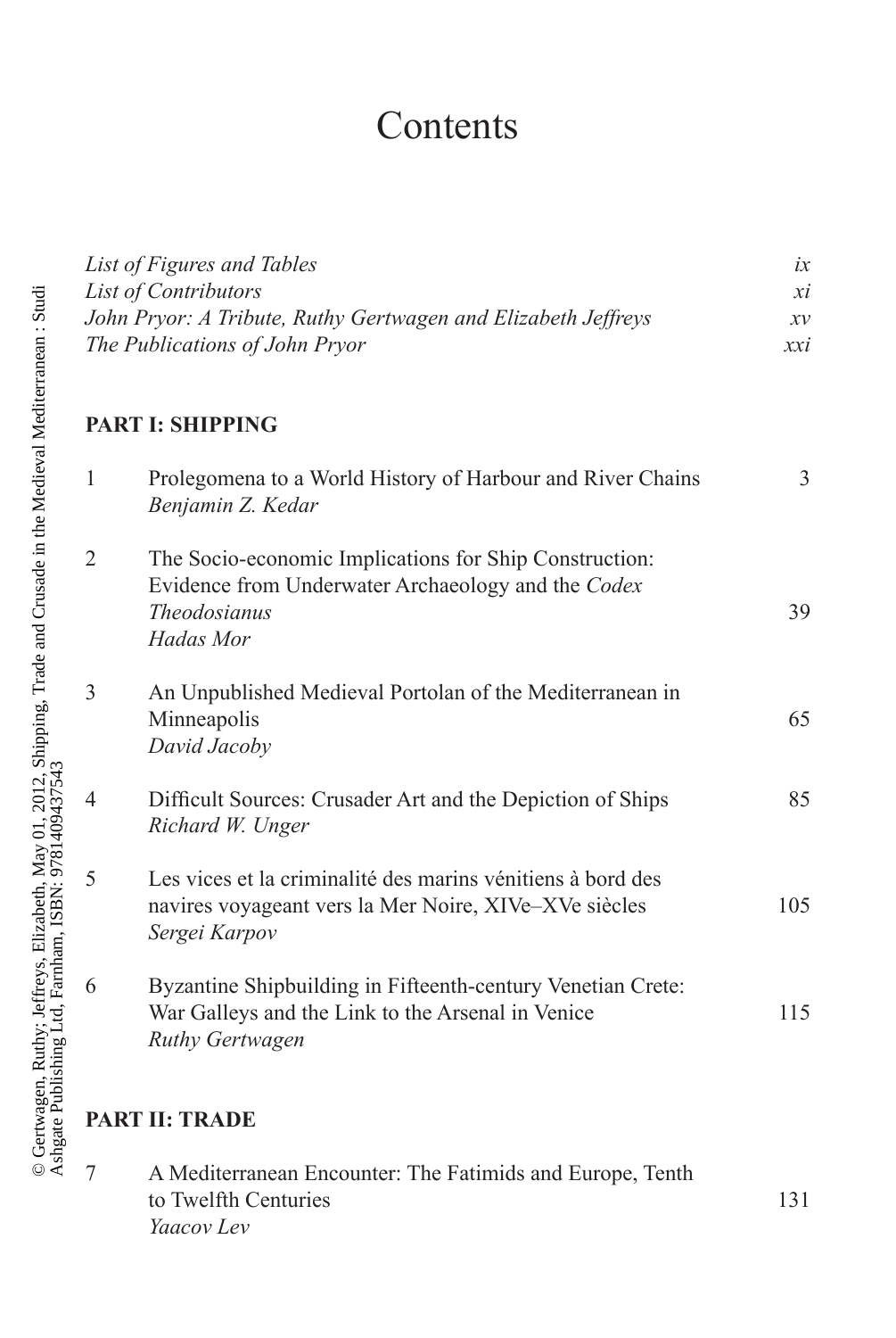| vi | Shipping, Trade and Crusade in the Medieval Mediterranean                                                                   |     |
|----|-----------------------------------------------------------------------------------------------------------------------------|-----|
| 8  | Local Trade Networks in Medieval Sicily: The Evidence of<br>Idrisi<br>David Abulafia                                        | 157 |
| 9  | Aspects of Intercoastal Trade in the Western Mediterranean:<br>The Voyage of the Santa María de Natzare<br>Lawrence V. Mott | 167 |
| 10 | Brevi note su Pera genovese a metà del XIV secolo<br>Laura Balletto                                                         | 197 |
| 11 | Genoa and Barcelona: Two Hypotheses for a "Global" World<br>Gabriella Airaldi                                               | 223 |
|    | <b>PART III: CRUSADE</b>                                                                                                    |     |
| 12 | The Crusader March from Dorylaion to Herakleia,<br>4 July-ca. 2 September 1097<br>Bernard S. Bachrach                       | 231 |
| 13 | Sex, Death and the Problem of Single Women in the Armies of<br>the First Crusade<br>Alan V. Murray                          | 255 |
| 14 | Caffaro, Crusade, and the Annales Januensis: History and its<br>Uses in Twelfth-century Genoa<br>John E. Dotson             | 271 |
| 15 | Mercenaries and Capuchins in Southern France in the Late<br><b>Twelfth Century</b><br>John France                           | 289 |
| 16 | Triumph Re-imagined: The Golden Gate and Popular Memory<br>in Byzantine and Ottoman Constantinople<br>Thomas F. Madden      | 317 |
| 17 | The Cathars and the Albigensian Crusade<br>Mark Gregory Pegg                                                                | 329 |
| 18 | The Importance of Greeks in Latin Thought: The Evidence of<br>Roger Bacon<br>Amanda Power                                   | 351 |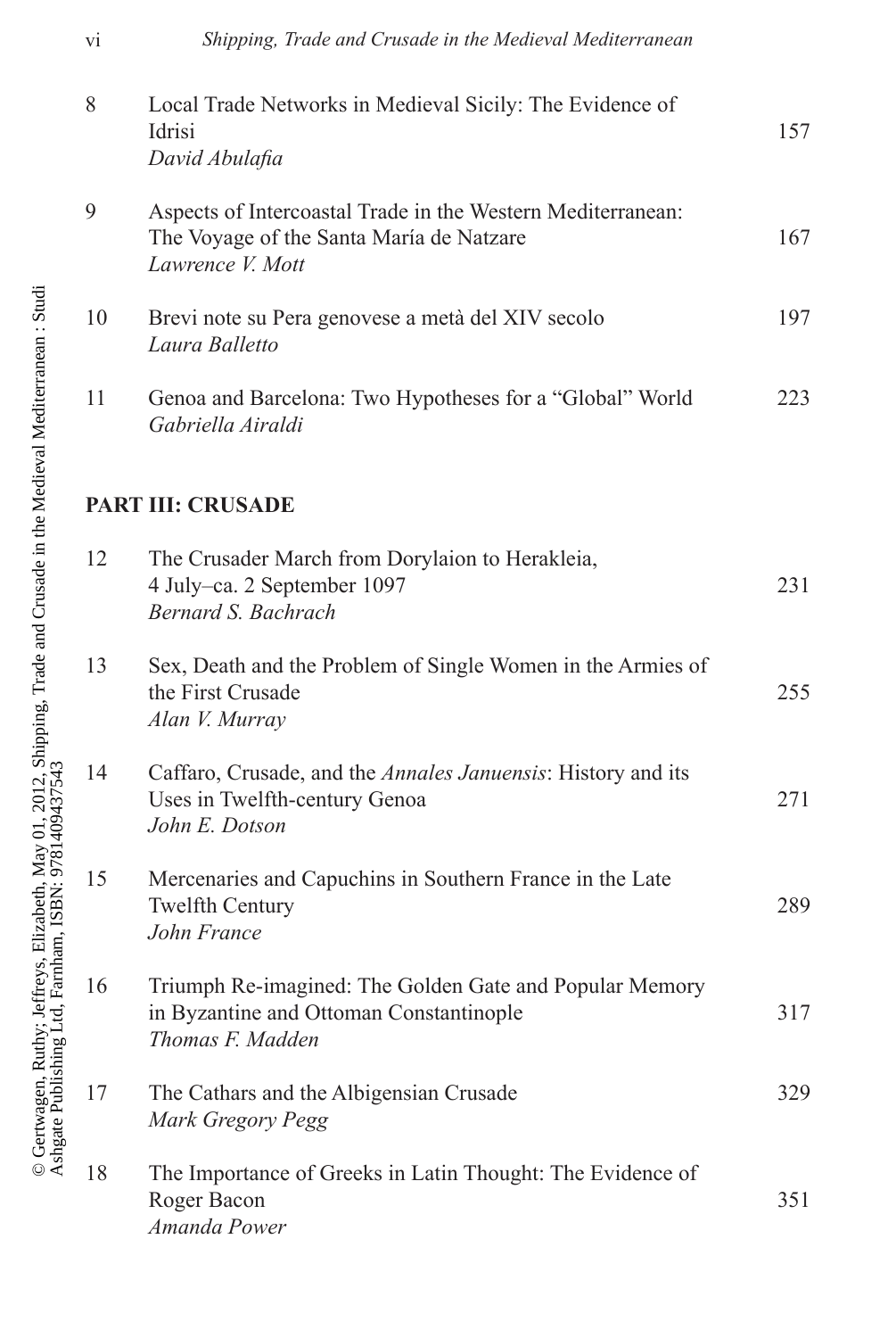|              | Contents                                                               | vii |
|--------------|------------------------------------------------------------------------|-----|
| 19           | The Roles of Hospitaller and Templar Sergeants<br>Jonathan Riley-Smith | 379 |
| 20           | Buondelmonti and the Holy War<br>Michel Balard                         | 387 |
| <i>Index</i> |                                                                        | 397 |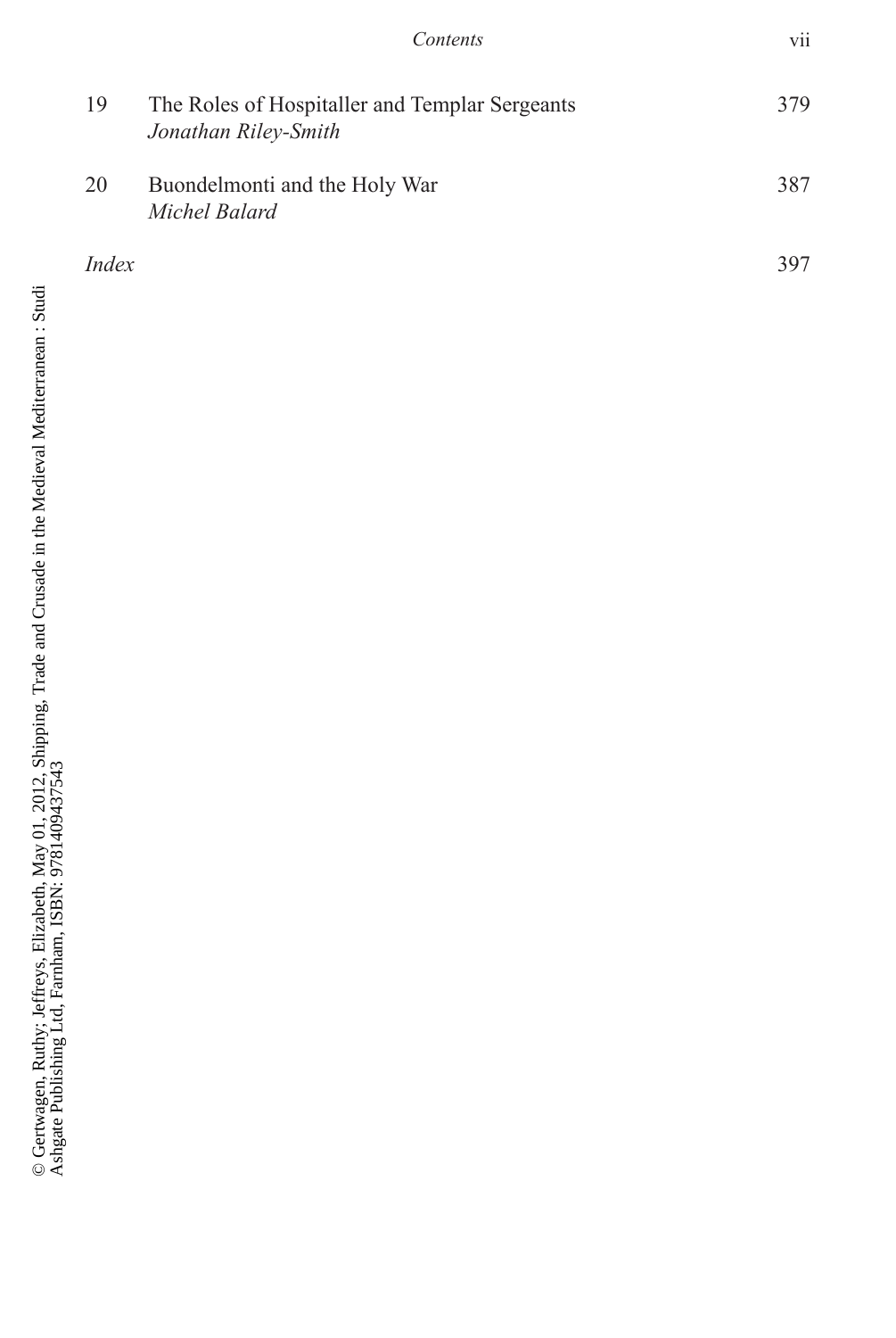*This page has been left blank intentionally*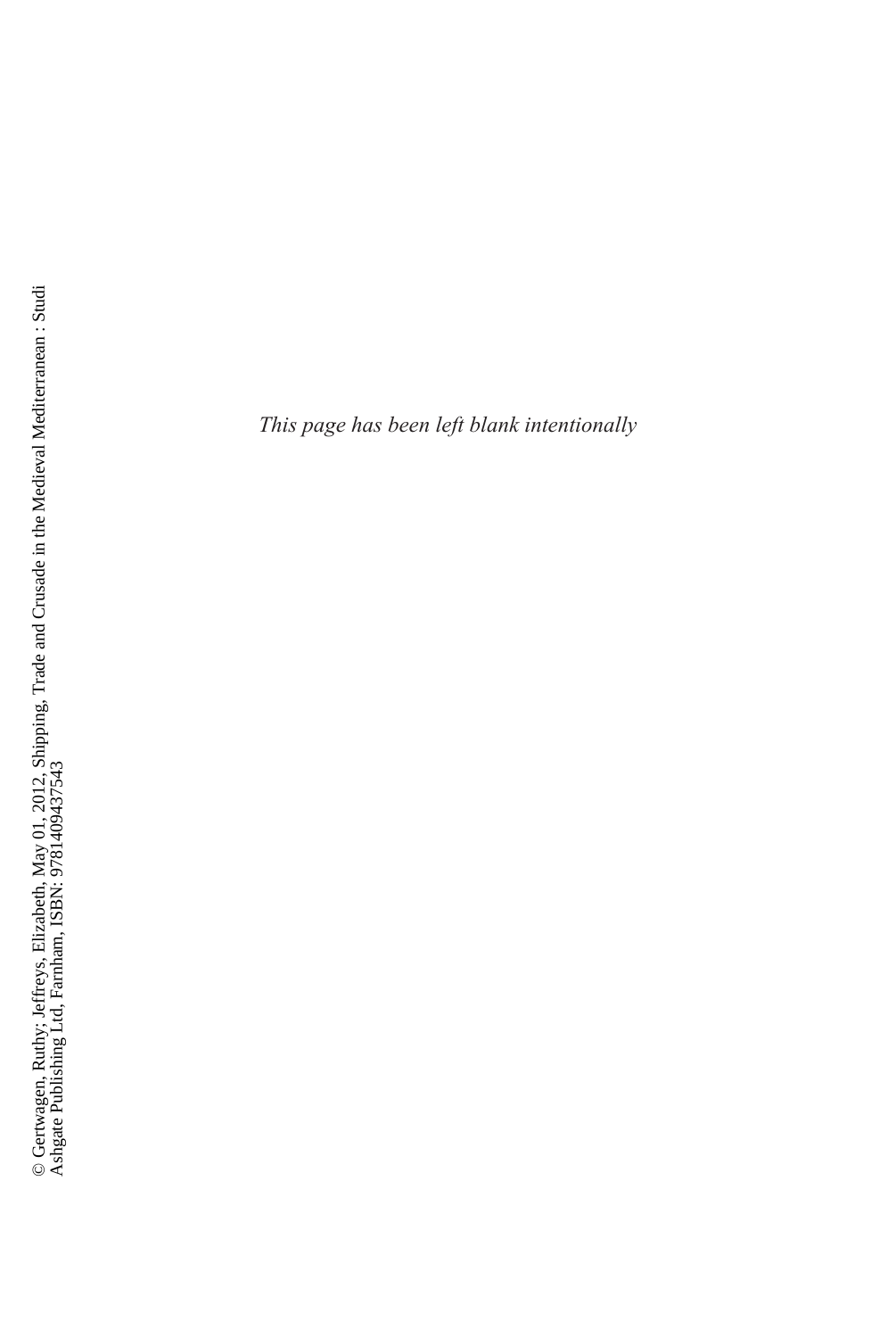# List of Figures and Tables

#### **Figures**

| 1.1              | Turkish Naval Museum, Istanbul. A part of the Golden Horn<br>chain of 1453 (Photo: author).                        | $\boldsymbol{7}$ |
|------------------|--------------------------------------------------------------------------------------------------------------------|------------------|
| 1.2              | Ladhiqiya in the Kitab-i-Bahriyye of Piri Re'is, 1526.<br>Facsimile edition of MS Aya Sofya 2612 (Istanbul, 1935), |                  |
|                  | p. 745.                                                                                                            | 13               |
| 1.3a             | Chios harbour in a later version of the Kitab-i-Bahriyye.                                                          |                  |
|                  | Biblioteca Universitaria di Bologna, MS 3609, fol. 19r.                                                            | 14               |
| 1.3 <sub>b</sub> | Dubrovnik harbour in a later version of the Kitab-i-Bahriyye.                                                      |                  |
|                  | Biblioteca Universitaria di Bologna, MS 3609, fol. 45r.                                                            | 14               |
| 1.3c             | Brindisi harbour in a later version of the Kitab-i-Bahriyye.                                                       |                  |
|                  | Biblioteca Universitaria di Bologna, MS 3609, fol. 63v.                                                            | 15               |
| 1.3d             | Porto Pi harbour in a later version of the Kitab-i-Bahriyye.                                                       |                  |
|                  | Biblioteca Universitaria di Bologna, MS 3609, fol. 70v.                                                            | 16               |
| 1.3e             | Marseille harbour in a later version of the Kitab-i-Bahriyye.                                                      |                  |
|                  | Biblioteca Universitaria di Bologna, MS 3609, fol. 75r.                                                            | 17               |
| 1.4              | The La Rochelle chain with the Tour de la Chaîne (Photo:                                                           |                  |
|                  | Nicolas Faucherre).                                                                                                | 18               |
| 1.5              | West Point, New York: Thirteen links of the West Point chain                                                       |                  |
|                  | (Photo: Ahodges7, Wikimedia Commons).                                                                              | 19               |
| 1.6              | Contemporary conception of the West Point chain and boom                                                           |                  |
|                  | installation, looking north (Source: Lincoln Diamant,                                                              |                  |
|                  | Chaining the Hudson. The Fight for the River in the American                                                       |                  |
|                  | <i>Revolution</i> (New York, 2004), between pp. 156–7).                                                            | 25               |
| 1.7              | Church of Santa Croce, Moneglia. Two links of the Porto                                                            |                  |
|                  | Pisano chain carried to Genoa in 1290 (Photo: Fabrizio                                                             |                  |
|                  | Benente).                                                                                                          | 29               |
| 1.8              | Camposanto, Pisa. Links of the Porto Pisano chain carried to                                                       |                  |
|                  | Genoa in 1290 (at right) and to Florence in 1362 (at left). The                                                    |                  |
|                  | links were returned to Pisa in the nineteenth century (Photo:                                                      |                  |
|                  | Fabrizio Benente).                                                                                                 | 30               |
| 1.9              | Valencia Cathedral. Links of the Marseille chain carried away                                                      |                  |
|                  | in 1423 by Alfonso V of Aragon (Photo: C. Maillet).                                                                | 31               |
| 2.1              | A photo-mosaic of Dor 2001/1, after the removal of the cargo                                                       |                  |
|                  | stones (Photo: S. Breitstein).                                                                                     | 40               |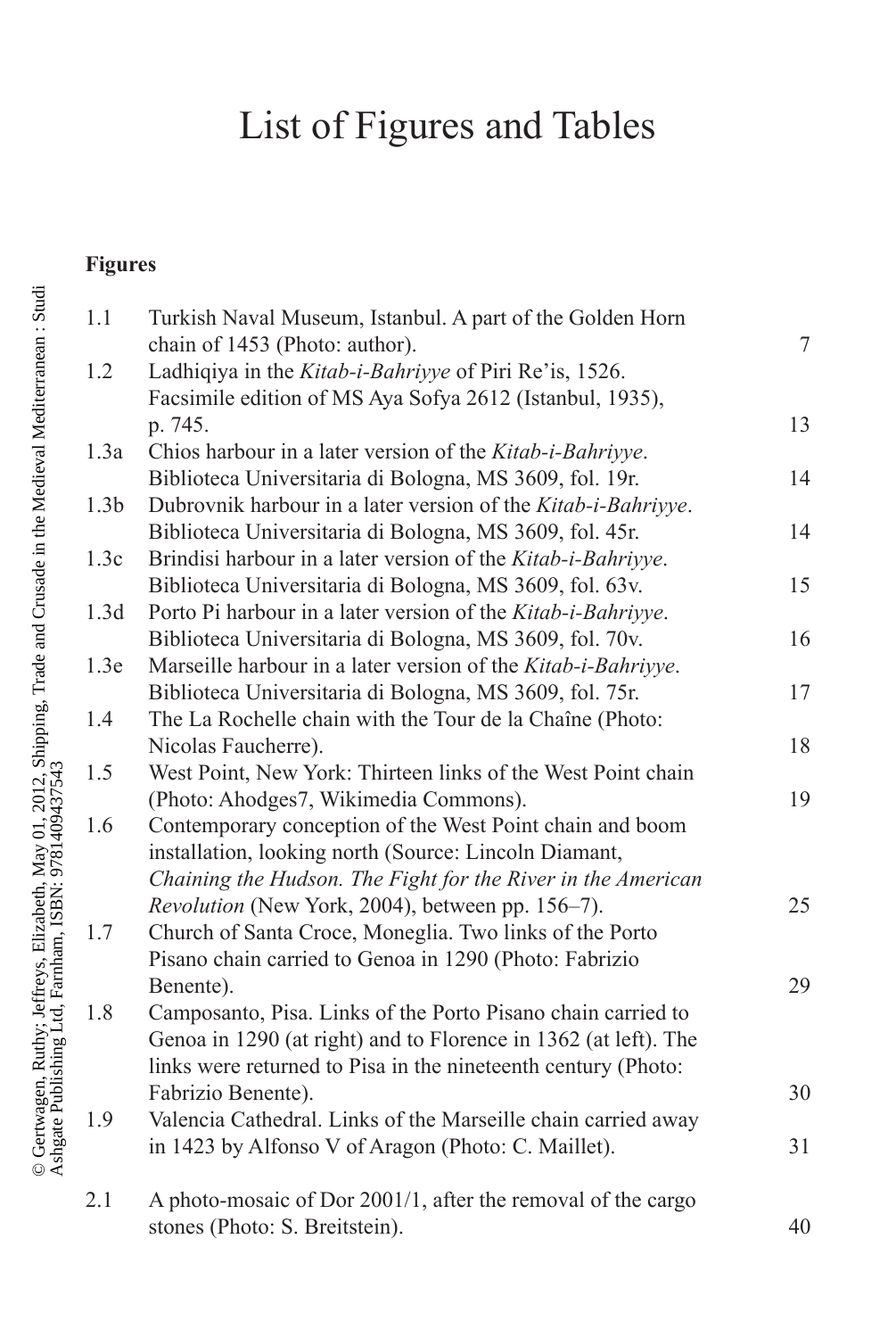| 2.2 | The wreck at the final stage of the excavation (Photo: C. Brandon,           |     |
|-----|------------------------------------------------------------------------------|-----|
|     | S. Haad).                                                                    | 41  |
| 2.3 | Section of the keel removed to the laboratory (Photo: S. Haad).              | 44  |
| 2.4 | The cargo of stones before removal (Photo: S. Breitstein).                   | 45  |
| 9.1 | A map of medieval Spain in 1292 showing the route of the                     |     |
|     | Santa María de Natzare.                                                      | 169 |
| 9.2 | A miniature of Jonah and the Whale from 1268. The Santa                      |     |
|     | <i>María de Natzare</i> probably appeared similar to this small              |     |
|     | two-masted vessel. Biblia Sacra at the Archivo Diocaseno of                  |     |
|     | Vic, Codex 3, fol. 351r (Photo by author with permission of the              |     |
|     | archive).                                                                    | 172 |
| 9.3 | Merchants loading wool and merchandise onto a merchantman.                   |     |
|     | The Santa María de Natzare had two ship's boats like the one                 |     |
|     | depicted here. The miniature is from La Cantiga de Santa                     |     |
|     | <i>María</i> 35 and was painted in the third quarter of the thirteenth       |     |
|     |                                                                              |     |
|     | century (Photo: © Patrimonio Nacional de España).                            | 173 |
| 9.4 | Painting of a typical <i>fondaco</i> or <i>lonja</i> like the ones the       |     |
|     | merchants of the Santa María de Natzare would visit on its trip.             |     |
|     | A detail of the <i>lonja</i> at Perpignan from the painting <i>Trinité</i> , |     |
|     | painted 1489 (Photo by author with permission of the Museé                   |     |
|     | Hyacinthe Rigaud, Perpignan).                                                | 179 |
|     |                                                                              |     |

#### **Tables**

| 9.1 | A list of anticipated cargo for the outbound and return voyage |     |
|-----|----------------------------------------------------------------|-----|
|     | of the Santa María de Natzare.                                 | 174 |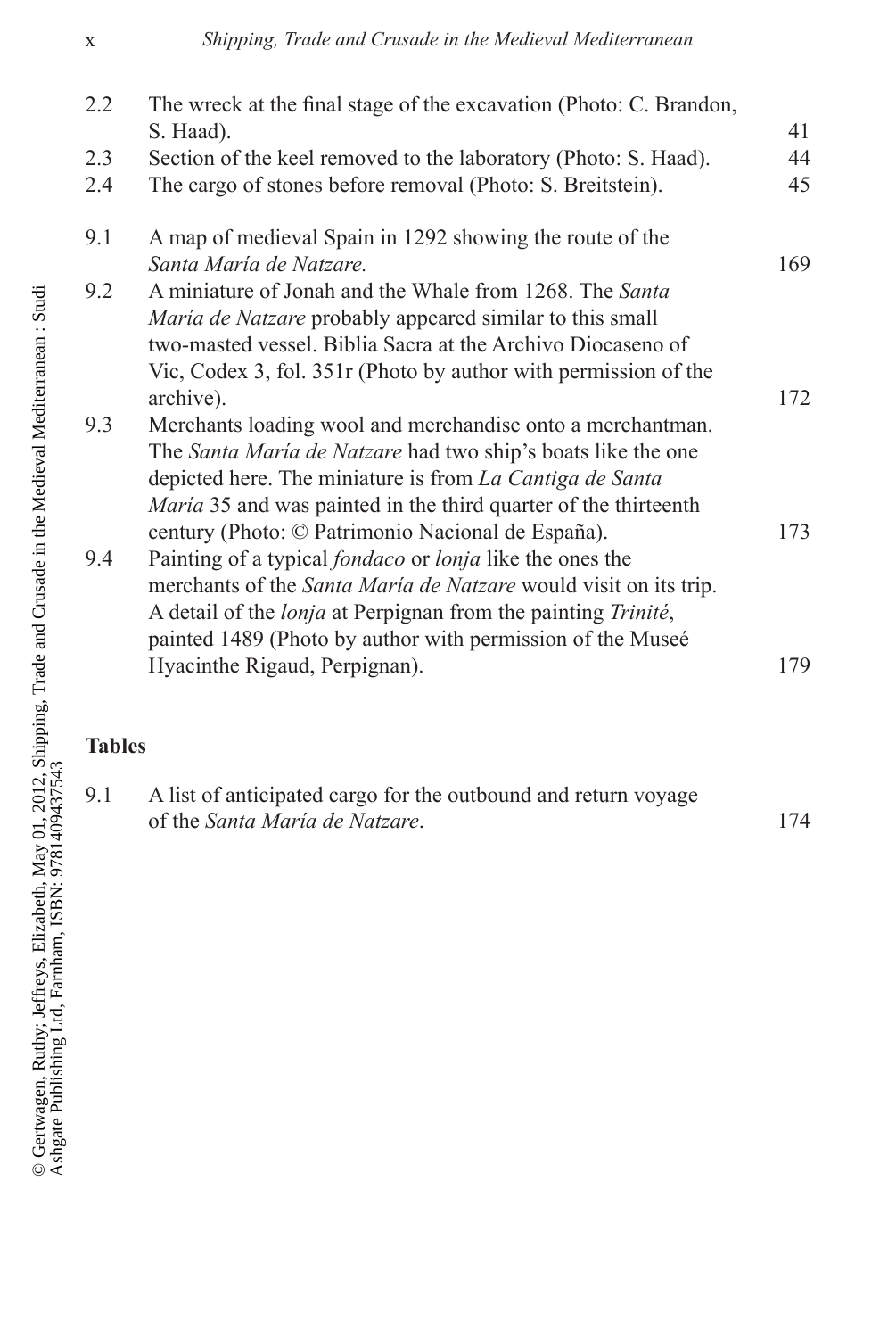## Chapter 7

## A Mediterranean Encounter: The Fatimids and Europe, Tenth to Twelfth Centuries

Yaacov Lev

#### **I. Introduction**

The Fatimids were an imperial power of worldwide interests and broad horizons. In the dynastic tomb inside the palace complex in Cairo there once hung a silk map of the world which depicted towns, mountains, seas, rivers and forts, including a map of Mecca and Medina. This map was produced in the year 353/964 on the orders of the imam-caliph al-Muʻizz at the huge cost of 22,000 *dinars*. An inscription on the back stated that al-Muʻizz commissioned it "… yearning for God's holiness [and the wish] to depict the landmarks [associated] with the Messenger of God". This map had a history; it was produced in Tunisia, brought to Cairo, and was installed in the dynastic tomb from where it was looted during the civil war of the 1070s, and eventually came into the possession of an emir, after which it was subsequently lost. If we take the inscription on its back at face value, the wish to possess a visual image of Mecca and Medina in the belief that holiness is derived from the very depiction of these holy sites was the motive behind the making of the map. Piety, rather than keen interest in world affairs, was what drove al-Muʻizz to order the creation of this artifact.

Such an interpretation is, however, too narrow since other silk hangings looted from the Fatimid palace depicted other countries including the names of their kings and other pertinent information as well.<sup>1</sup> The Fatimids actively sought information about foreign countries and people, and the sources provide a clue as to how Fatimid maps might have been commissioned. For example, following the transfer of the Fatimid state from Tunisia to Egypt in 973, al-Muʻizz ordered a fact-finding expedition into Nubia. The text of the report summarizing the mission is well known and published. Although no maps are mentioned, the information gathered could well have been used for this purpose.<sup>2</sup> The recently discovered manuscript

<sup>1</sup> I became aware of the world map in the dynastic tomb thanks to an e-mail exchange with David Jacoby and Benjamin Z. Kedar, both of the Hebrew University, Jerusalem. See Maqrizi, *Ittiʻaz al-Hunafa* (Shayyal and Ahmad 1967–73), vol. 2: 285, 292–3. The most famous world map in medieval Islam was the map prepared for the Abbasid calip al-Ma'mun (813–33); see Nazmi 2004.<br><sup>2</sup> Kheir 1985.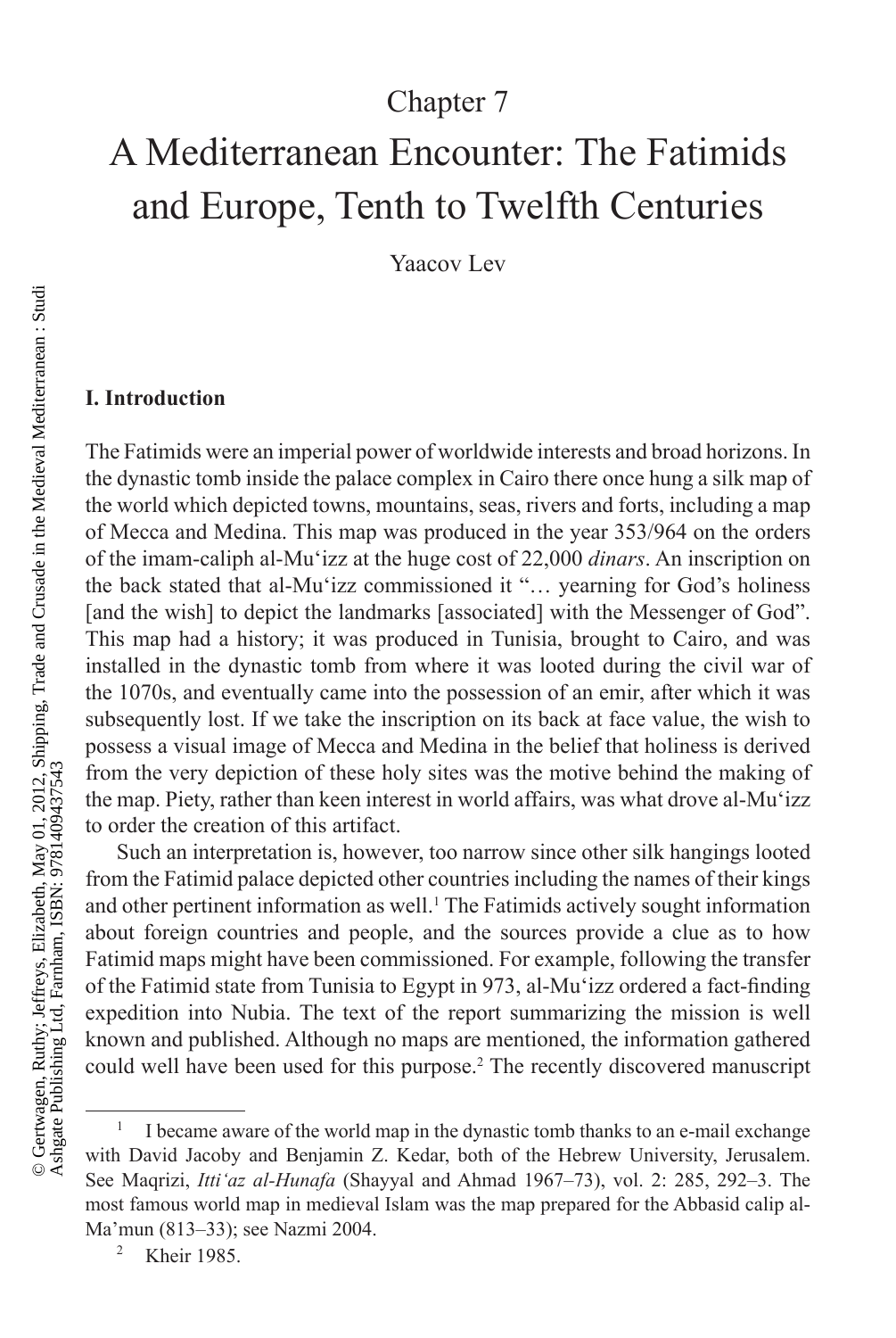entitled *The Book of Curiosities of the Sciences and Marvels for the Eyes* offers a remarkable example of the Fatimid interest in maps and nautical information. This work was composed between 1020–50 in Egypt and the manuscript contains 17 maps, including those of the Mediterranean Sea, the Indian Ocean, and the Caspian Sea as well as maps depicting specific regions, especially the Eastern Mediterranean. The author portrays himself as knowledgeable in maritime affairs and explains that he gathered information from trustworthy sailors and merchants which he verified against his own experience.<sup>3</sup> Outside the Fatimid context, we can see that Arabic ninth- and tenth-century geographical works also contain maps and so the Fatimid maps must be seen as being part of a broader framework of Islamic medieval cartography.

The Fatimids were a Mediterranean imperial power with an interest in and knowledge of the countries found around its shores, but it is not known whether anything of the modern discourse about the Mediterranean, its geography and history as exemplified by the paradigms put forward by Fernand Braudel, or the perceptions of the Mediterranean as a "Corrupting Sea" or as an "Enriching Sea", had any relevance to them.<sup>4</sup> There is no methodology and no allusions in the sources which allow us to pursue this line of inquiry effectively. The Fatimids traversed the Mediterranean in order to wage war on their enemies and to trade; consequently, war and trade are the two major topics of this paper. The great expansion that took place in the Mediterranean trade during the tenth century coincided with the rule of the Fatimids in Tunisia (909–69) and in Egypt since 969. I, however, wish to argue that, although the Fatimids were not actively involved in directly bringing about this expansion, the attitudes and policies they adopted were, in fact, instrumental in furthering the development of trends that already existed.

#### **II. Warfare and the Mediterranean World**

#### *a) The Fatimids and Byzantium*

Although the Fatimids established themselves on the ruins of the Aghlabid emirate of Tunisia (800–909), their political ambitions were of a much broader scope. Whereas the Aghlabids had carved a territory for themselves at the geographical fringe of the Abbasid caliphate and, as Sunni Muslims, had acknowledged Abbasid legitimacy and recognized Abbasid overall sovereignty, the Fatimids, a Shiʻi-Ismaʻili splinter group, disputed Abbasid legitimacy. The overthrow of the caliphate was their goal, and they sought to realize this by launching campaigns for the conquest of Egypt immediately after seizing power in Tunisia.

<sup>3</sup> Rapoport 2010.

<sup>4</sup> For these two contrasting perceptions, see Horden and Purcell 2000; Abulafia 2003: 20. See also the special issue of *Mediterranean Historical Review* 18 (December, 2003).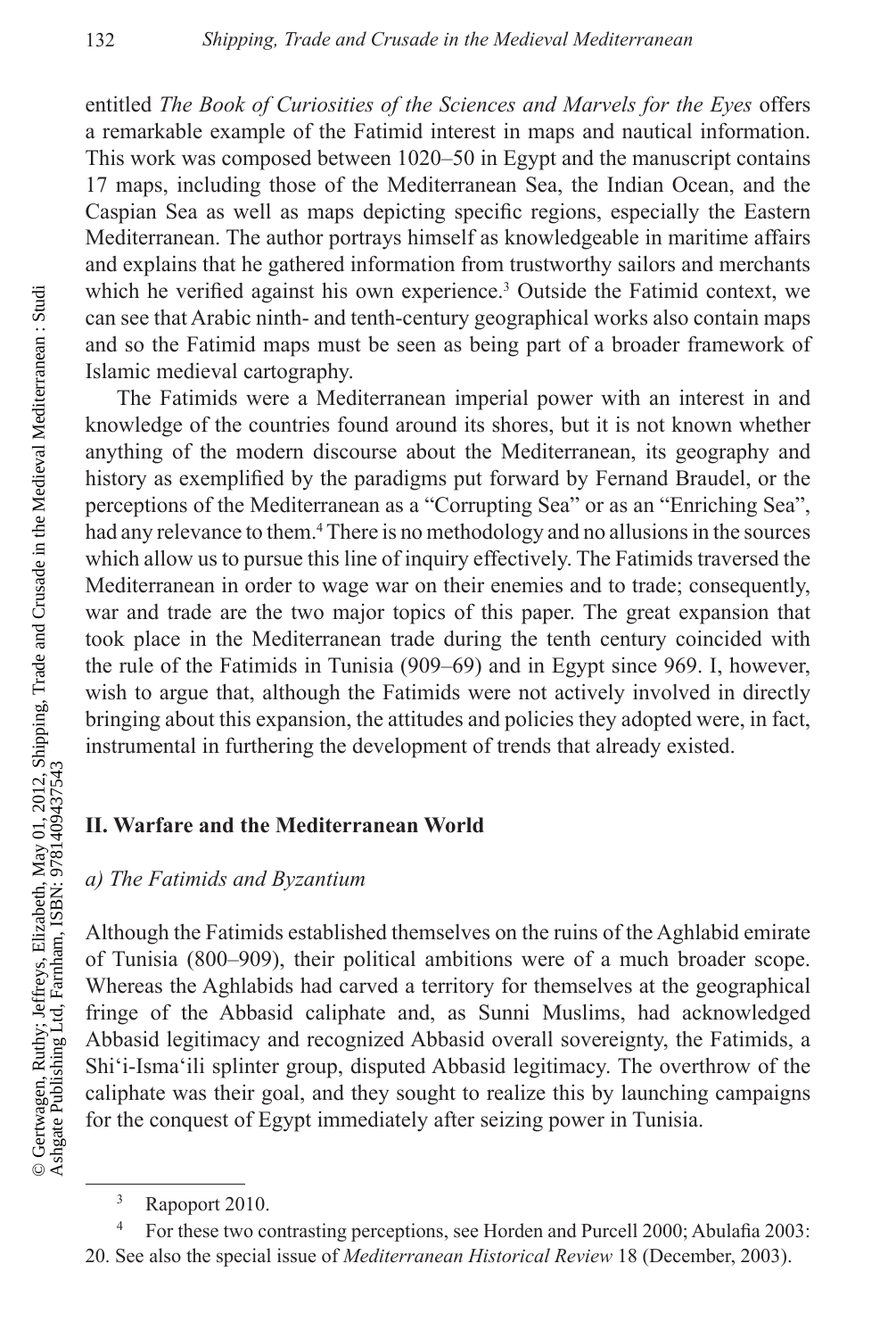In the narrower Tunisian context, the Aghlabids were a local Mediterranean power who used their naval and military resources to conquer Sicily, something which brought them into confrontation with the Byzantines and involved them in the affairs of southern Italy. This involvement did not, however, turn into permanent occupation and the attempt by the Aghlabid ruler emir Ibrahim II to take advantage of the fall of Taormina in 902 to conquer Calabria failed.<sup>5</sup> Within this local context, the Fatimids were the true heirs of the Aghlabids and, with the establishment of al-Mahdiyya (916–21) as their capital city, their Mediterranean outlook became even stronger. The Fatimids, like the Aghlabids, found themselves entangled in war with Byzantium and, occasionally, with the Umayyads of Spain as well.

The naval realities of the tenth century, however, hindered the use of naval power in international conflicts. We owe much of our knowledge of the maritime aspects involving the operating of warships to the work of John Pryor and only a few points must be re-emphasized: 1) the Mediterranean sailing season was limited to the summer months only, and came to a halt between November and April; 2) sailing along the coast was the standard practice, while direct sailing across the open sea was exceptional; 3) both the operational range of warships, especially galleys, and their ability to remain at sea were seriously limited. This was also due to the need to obtain frequent supplies of fresh water.<sup>6</sup> The absence of large stretches of open sea and the proximity of Tunisia to Sicily and southern Italy made southern Italy vulnerable to Fatimid naval raids. In this case since the geographical conditions compensated for the difficulties inherent in the operating of navies the use of naval power became of some significance.

The security of southern Italy largely depended on Fatimid intentions. On the whole, while the Fatimid policy was aggressive, a permanent occupation of this region was not their objective. The Byzantines, on the other hand, created an effective defense system which relied on a small naval presence in the Adriatic, especially in Dalmatia and Dyrrachium and the fortification of the coastal towns of Calabria and Apulia. The Byzantine approach reflected the recognition that the afore-mentioned limitations of galleys excluded any active patrolling of the sea as a viable option. Furthermore, the principles of naval warfare (shared by both the Byzantines and Muslims) advocated the avoidance of any fullscale confrontation of the enemy. The difficulties involved in commanding fleets of warships were so formidable and the results of naval engagements so unpredictable that the parties involved in a conflict hesitated to commit their precious navies to all-out battles.

<sup>5</sup> Talbi 1966: 519–28. For these events as reflected in Ismaʻili sources that were unavailable to Talbi, see Pellitteri 1994: 123–5.

<sup>6</sup> See Pryor 1988: chaps. 1 and 2; Pryor and Jeffreys 2006: 333–78. For Arabic terminology referring to sailing close to the coast as opposite to sailing across the high sea, see Udovitch 1993: 44–5.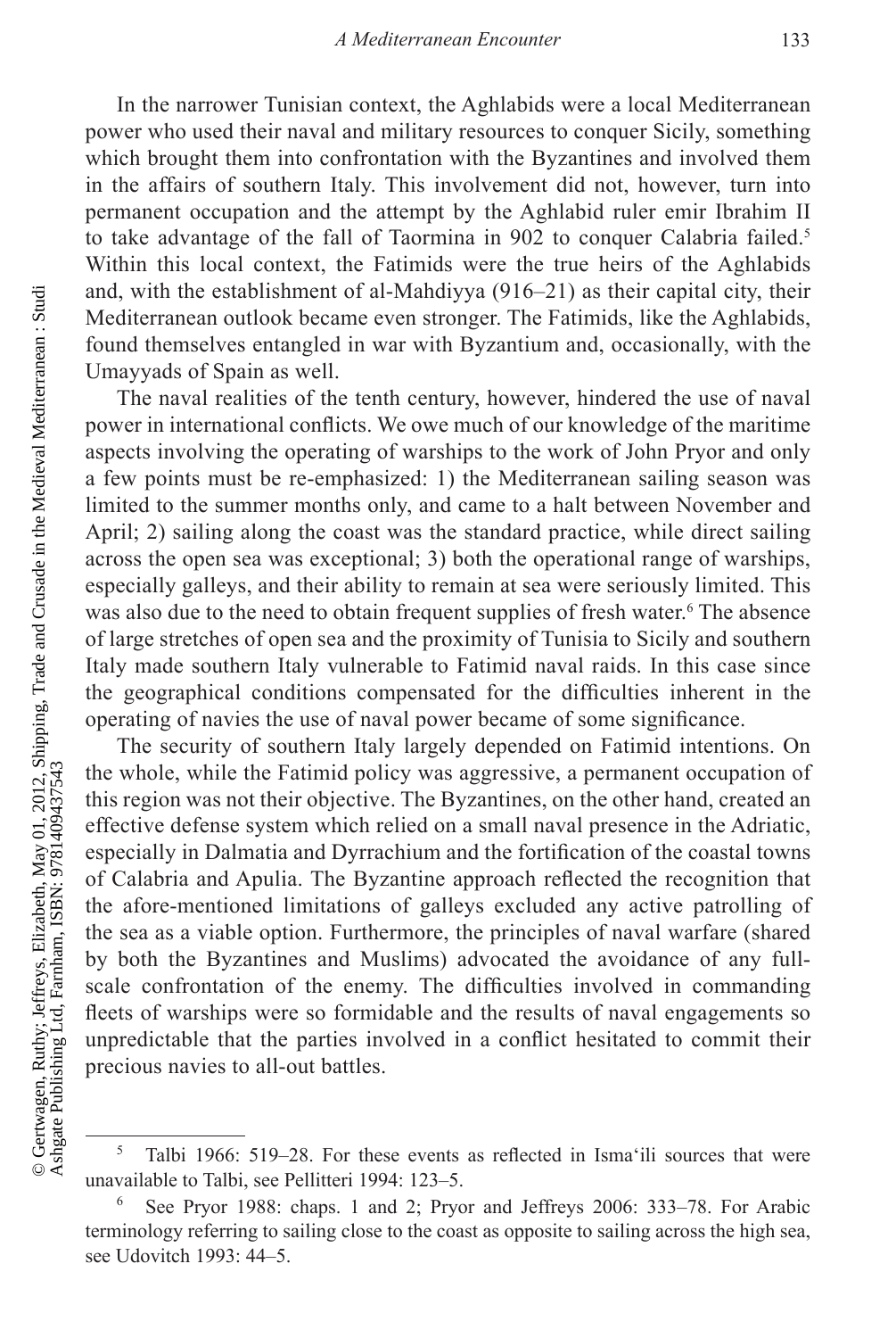How successful Fatimid raids were is difficult to judge. Fatimid raiding fleets were not particularly large. In 310/922–3, for example, the Fatimid raiding fleet was composed of only twenty galleys. In many cases, naval battles were no more than minor engagements and, for example, in 315/927–8, four Fatimid ships fought seven Byzantine vessels. The itineraries of several Fatimid raids effectively reflect what was achievable within the context of tenth-century naval realities. In 311/923–4, Fatimid forces reached Sicily and, at the beginning of 312/April 924, Fatimid ships sailed on a raid to southern Italy. Bari is mentioned as having been attacked and the raiding fleet was back in Sicily on 27 Rabia II 312/7 September 924. Only a year later, on 12 Jumada II 313/4 September 925, the fleet returned to al-Mahdiyya. When this account is examined, it becomes apparent that, while the fleet had been on a combat mission during the months of April–September 924, the naval activities were spread over a period of two years 311–13/923–5, and used Sicily as a springboard.

The most spectacular Fatimid naval raid was launched against Genoa. The fleet left al-Mahdiyya on 7 Rajab 322/18 June 934 and returned on 26 Ramadan 323/28 August 935. The raiders reached Genoa from the direction of al-Andalus, i.e. they sailed along the Spanish and French coast, apparently crossing the Gulf of Lions. Some accounts claim that Corsica and Sardinia were also raided and this might indicate that the Fatimid navy used these islands as stops on their way back to al-Mahdiyya. Late Ismaʻili sources, although based on contemporary Fatimid sources, tend to exaggerate the Fatimid naval success and the extent of destruction inflicted on Genoa.

The Byzantine military effort to defend southern Italy was enhanced by diplomacy and, when necessary, the Byzantines were ready to pay tribute to prevent Fatimid aggression. Payments were made in the years 913, 917 and 924 and, in 931, Byzantine diplomacy forestalled Fatimid naval preparations for a raid. Fatimid religious constraints and political considerations were explained to a Byzantine emissary in 346/957–8. Al-Muʻizz (ruled in Tunisia 953–73) declared that the request for a prolonged truce could not be granted because the duty of holy war was incumbent on him. He went on to state that the holy war should be fought until the surrender of the infidels or the payment of tribute, but that short periods of truce were permissible. Actually, in the Islamic medieval state the ruler had wide discretionary powers in his hands and could conclude an armistice with enemies when it suited his interests. When he concluded truce agreements with Byzantium, al-Muʻizz's conduct was in line with the political realities of the Muslim world, and the Fatimid sources depict it as serving the cause of Islam.

During al-Muʻizz's rule in Tunisia, Fatimid-Byzantine relations became entangled as a result of Fatimid-Umayyad hostilities and naval battles between the Fatimids and Umayyads and Byzantines were fought, eventually leading to a Fatimid–Byzantine truce. In 960, during such a truce, the Byzantines launched a massive invasion of Crete aimed at the conquest of the island. On this occasion the Fatimids gave preference to their broader political ambitions and aims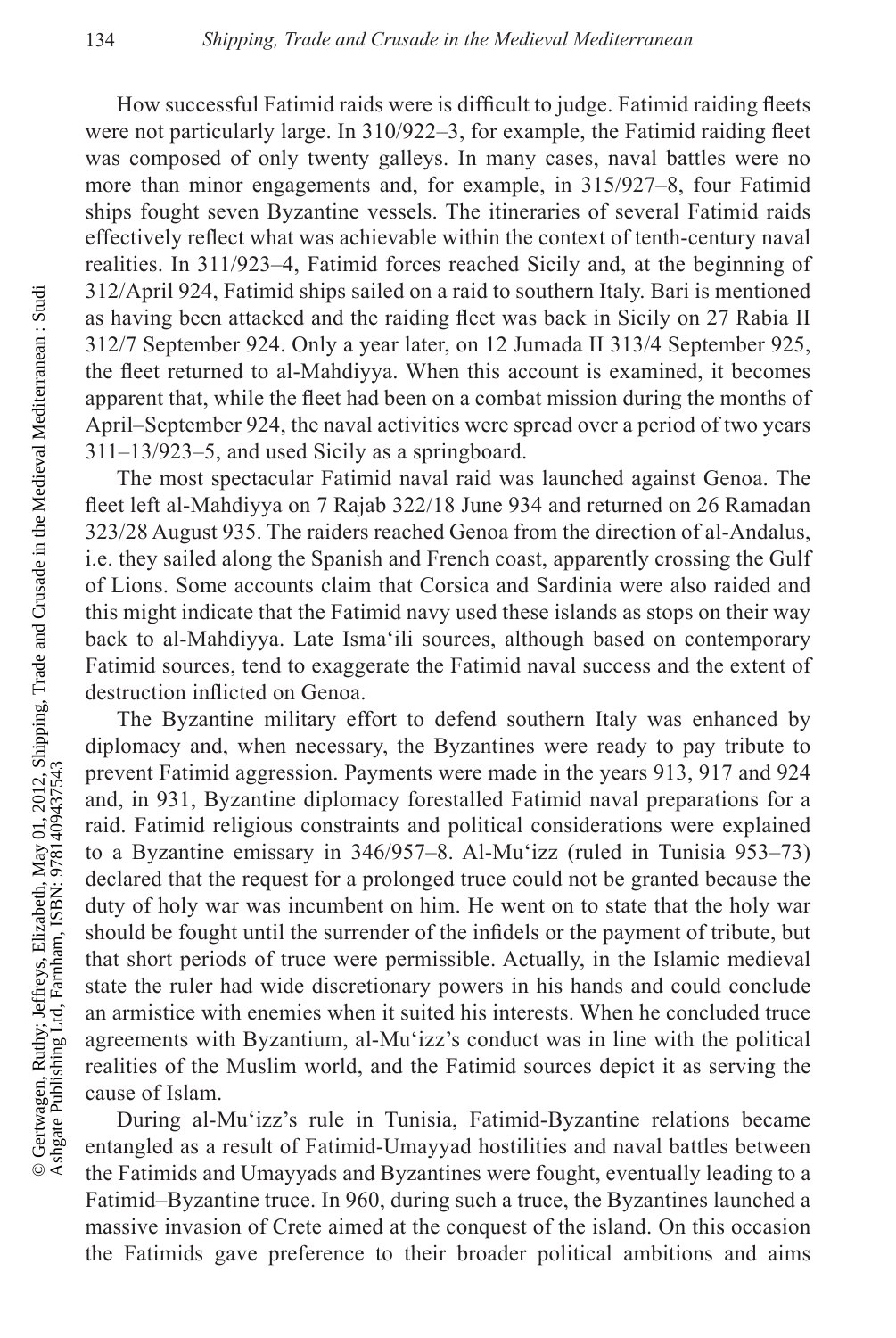(they were engaged in preparations for the conquest of Egypt) over any other considerations. They ignored the requests for help sent from Crete and confined themselves to diplomacy by only threatening the Byzantines.7

With the transfer of the Fatimid state to Egypt the focus of Fatimid–Byzantine relations changed dramatically and the issue of Aleppo came to the fore. The Fatimid conquest of Palestine and Damascus (970–80) coincided with Byzantine expansion in northern Syria (the so-called Crusade of John Tzimisces) and led to Fatimid and Byzantine armies fighting in the winter of 970–1 in Antioch and in the summer of 975 in Tripoli. Fatimid attempts to conquer Aleppo were frustrated by Byzantine military intervention. In April 995, the emperor Basil II unexpectedly arrived at the gates of Aleppo and put an end to the Fatimid siege of the town. The Byzantine policy toward Aleppo was well-defined: it aimed to prevent Fatimid attempts at conquest while preserving the town's local independence and its role as a buffer zone between Byzantium and Muslim Syria.

Another issue that figured prominently in Fatimid–Byzantine diplomatic exchanges concerned the church of the Holy Sepulchre. For almost one hundred years, from the Fatimid conquest of Palestine in 970 until the Seljukid conquest of Jerusalem in the early 1070s, the church was under Fatimid rule. The Byzantines sought Fatimid official recognition of their status as patrons of the church and this request was readily granted. In exchange, the Fatimids requested that the sermons delivered in the mosque of Muslim prisoners in Constantinople be pronounced in the name of Fatimid rulers.<sup>8</sup>

#### *b) The Fatimids and the Crusades*

If we take a bird's eye view of the Fatimid state in 980, we see a truly Mediterranean power whose rule extended from al-Mahdiyya in the west to Tripoli of Syria in the east. In 1051, however, the Fatimid relationship with the Zirid vassal state in Tunisia was completely shattered and, consequently, the Fatimids became an eastern Mediterranean state whose rule extended only from Alexandria to Tripoli. The question is whether a description of the Fatimid state as a Mediterranean power reflects only geography, or whether the Fatimids also developed a Mediterranean outlook. I would argue that the Mediterranean experience during the Tunisian phase also guided the Fatimid policy toward the Syrian littoral.

Although Damascus was undoubtedly the main goal of the Fatimid activity in Syria, the town fiercely resisted them and only after many setbacks did the Fatimids consolidate their rule in it in the late 980s. Despite the fact that Damascus sapped most of the Fatimid resources, their expansion in Syria was a two-pronged effort

<sup>7</sup> Qadi al-Nuʻman, *Kitab Iftitah al-Daʻwa* (Wadad al-Qadi 1996): 187, 189; *Kitab al-Majalis wa-l-Musayarat* (al-Habib al-Faqi et al. 1978): 367; Idris ʻImad al-Din, *ʻUyun al-Akhbar* (Ghalib 1975): 5: 132, 151, 170–71, 207, 210, 214, 228, 232, 233–4, 258–89, 328, 337, 338–9.

<sup>8</sup> Lev 1995 and 1999–2000.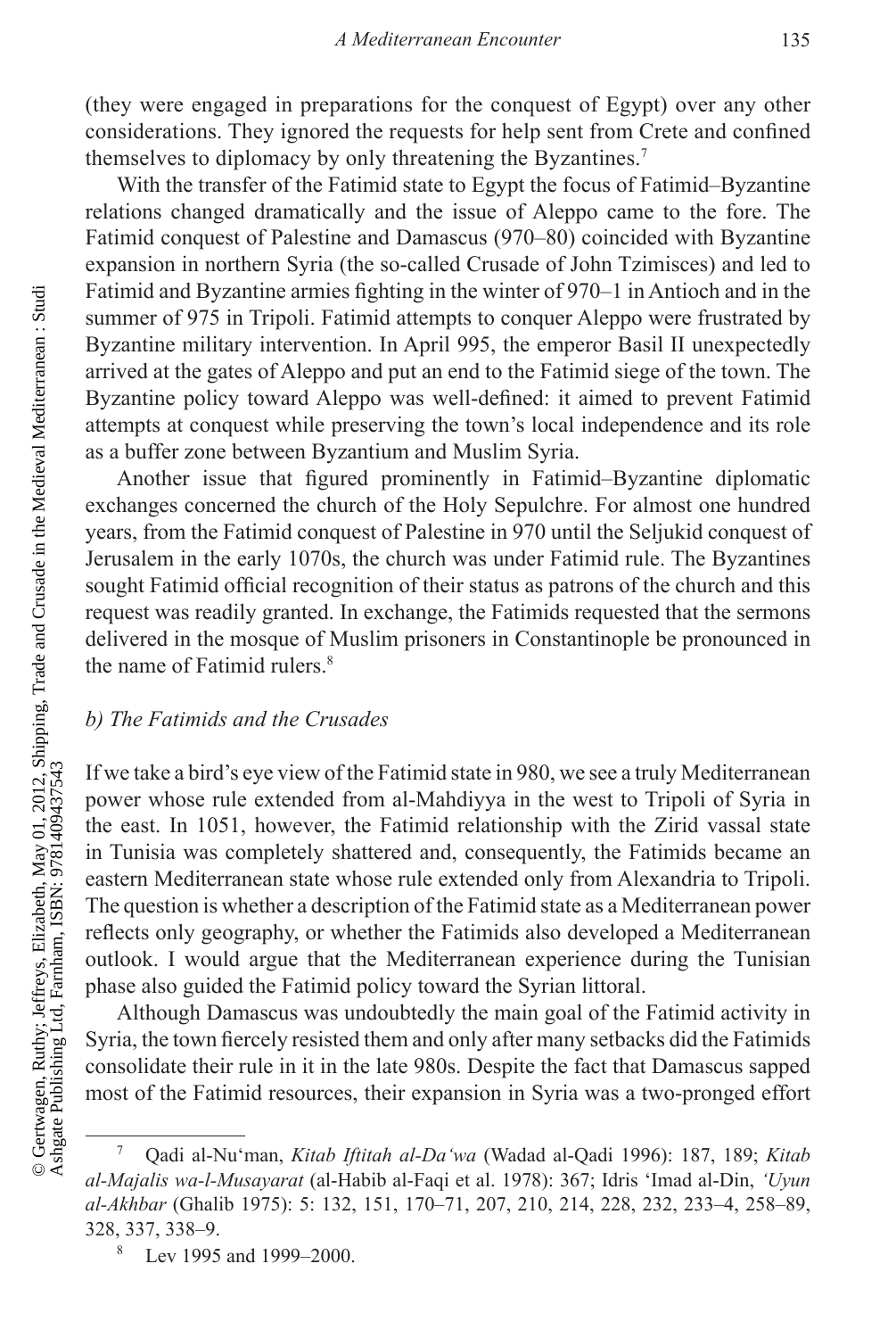directed both toward Damascus and the coastal towns as well. The Fatimid efforts to conquer the coastal towns were unrelated to the battle for Damascus. In 975, for example, the Fatimids sent troops to conquer Beirut in spite of a grave military situation in Damascus. When the broader picture is considered, it becomes clear that during 970–75 the Fatimids failed in their attempts to secure a firm hold over Damascus but did establish their rule in Jaffa, Ascalon, Acre, Tripoli, and Beirut (lost to the Byzantines in 974 and recovered in 975).

The allocation of military resources for controlling the coastal towns of Syria became a matter of policy irrespective of what was happening in the inland regions of Palestine and Syria. In 997, in spite of the temporary internal disarray in Cairo, the Fatimids quickly quelled a rebellion in Tyre. A flotilla of 20 ships was dispatched from Egypt and the governors of Sidon and Tripoli were ordered to send their troops against the rebellious town. In 1024–5, as a result of a widespread Bedouin insurrection, the Fatimid rule in Palestine collapsed and a famine in Egypt prevented the sending of reinforcements to the region. The Fatimids lost control of Ramla, the provincial capital of Palestine, but sent troops via the sea to the coastal towns (including Tyre and Tripoli) which were not directly threatened by these events.

The efforts made by the Fatimids to control the coastal towns of Syria paid off. In the mid-eleventh century a Persian traveller, Nasir-i Khusrau, visited Tripoli and was much impressed by the town and its commercial relations with Byzantium, Sicily, and North Africa. The custom duties collected at the port covered the cost of maintaining the garrison and the Fatimid ruler kept his private ships, which were engaged in the Mediterranean trade on his behalf in the town. Nasir-i Khusrau also noted the prosperity of Tyre and the prominent role and wealth of its Sunni cadi, Ibn Abi ʻAqil, whose commercial activities, ships and contacts with Jewish merchants are also attested to by documents found in the Cairo Geniza.<sup>9</sup>

In the second half of the eleventh century the Fatimids lost Damascus and inland Palestine to the Seljuks. Furthermore, as important as the coastal towns of Palestine-Syria were, the Fatimids lost them all between 1100 and 1124, failing to defend them against the onslaught of the Crusaders. This failure was the outcome of several things: the Fatimid initial misunderstanding of the intentions of the First Crusade, the poor performance of the Fatimid army, and naval disadvantages. The failure to grasp the purpose of the First Crusade, not to say the driving force behind it, is exemplified by the Fatimid repeated attempts to cooperate with the Franks against the Seljuks. The Fatimids took advantage of the First Crusade and, in 1098 (probably December), re-conquered Jerusalem from the Seljuks. During the winter of 1099 (February–March), the Fatimids begun military preparations in Cairo for dispatching an army to Palestine. The preparations took a long time and the army arrived in Ascalon only on 3 August 1099, after Jerusalem fell to

<sup>9</sup> Ibn Zafir, *Akhbar al-Duwal al-Munqatʻai* (Ferré 1972): 24; Ibn al-Qalanisi, *Dhayl Ta'rikh Dimashq* (Amedroz 1908): 15, 50; Musabbihi, *Akhbar Misr* (Sayyid and Bianquis 1978): 39, 54, 68; Nasir-i Khusrau, *Book of Travel (Safarnama)* (Thackston 1986): 13–17.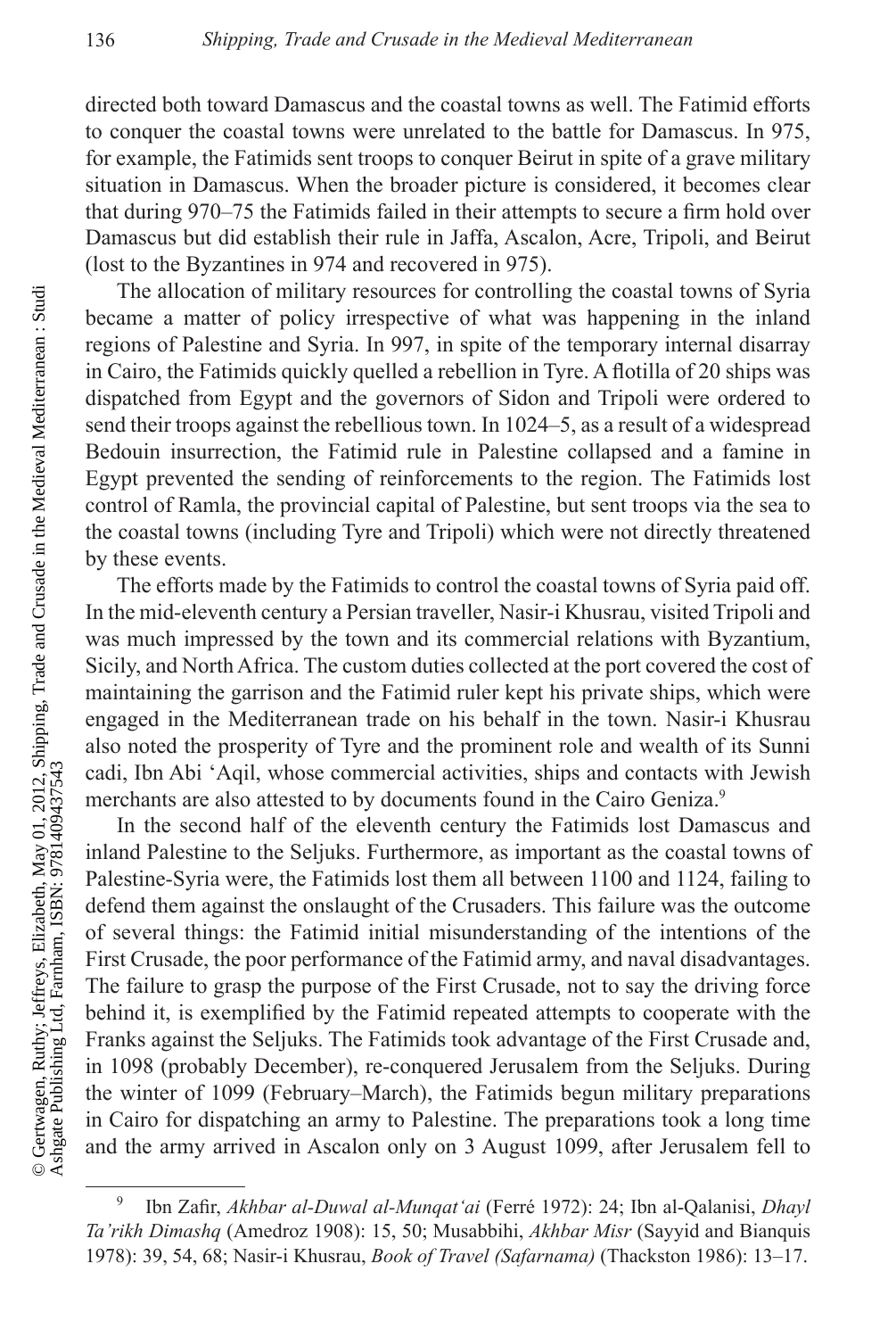the Crusaders. On 12 August, the Fatimid army in Ascalon suffered a humiliating defeat which rendered the Fatimid military response to the Frankish expansion during the first decade of the twelfth century ineffective.

During the first half of the twelfth century, and especially during 1000–10, the Fatimid navy bore most of the burden of fighting the Crusaders but was unable to prevent the fall of the coastal towns. More than anything else this failure highlights some of the naval realities of the Mediterranean and the complex and elusive interplay between trade and naval power. Sea-borne commerce was unrelated to naval power and the Fatimids, for example, did not maintain any naval presence in the coastal towns of Syria. Thus the commercially oriented ruling families of Banu ʻAmmar, in Tripoli, and Banu ʻAqil, in Tyre, had no warships at their disposal. Fatimid fleets operating in the Eastern Mediterranean sailed from Egypt and did not have the capability to respond to every Frankish aggression against the coastal towns of Palestine and Syria.

During 1100–24, the Fatimids suffered two naval setbacks. In 1105, 25 Fatimid ships were driven by a storm onto the shores of Palestine and 2,000 rowers and sailors were captured by the Franks. In 1123, in a battle fought off al-ʻArish in southern Palestine, the Venetians inflicted a defeat on a Fatimid fleet. The main value of the Fatimid naval effort during 1100–24 was in bringing supplies to the coastal towns of Syria, but this effort failed because of European naval superiority in numbers and the dismal performance of the Fatimid army. Although the Fatimids maintained a naval presence in the Mediterranean, they were, first and foremost, a trading Mediterranean state and not a naval power.<sup>10</sup>

#### **III. The Fatimids and Mediterranean Commerce**

#### *a) Ninth- to Tenth-century Tunisia*

The main thrust of my argument is that the great expansion in Mediterranean trade that took place in the tenth century coincided with the rule of the Fatimids in Tunisia and Egypt. The congruence between the tenth-century trade expansion and the Fatimids raises the question of whether the link between these events was incidental or casual, and whether the Fatimids played a passive or active role in this trade expansion. I wish to argue that, although the Fatimids were not actively involved in directly bringing about this expansion, the attitudes and policies they adopted were instrumental in furthering the development of trends that already existed. To support this claim, brief discussions on the economy of Tunisia and the events that took place in 996 in Cairo are needed. A further discussion of twelfthcentury Fatimid Mediterranean trade will focus on the shopping list of the vizier Ma'mun al-Bata'ihi (1122–6), which reveals Fatimid trade policies and practices.

<sup>10</sup> Fulcher of Chartes, *A History of the Expedition to Jerusalem, 1095–1127* (Fink 1969): 187–8; Bramoullé 2007.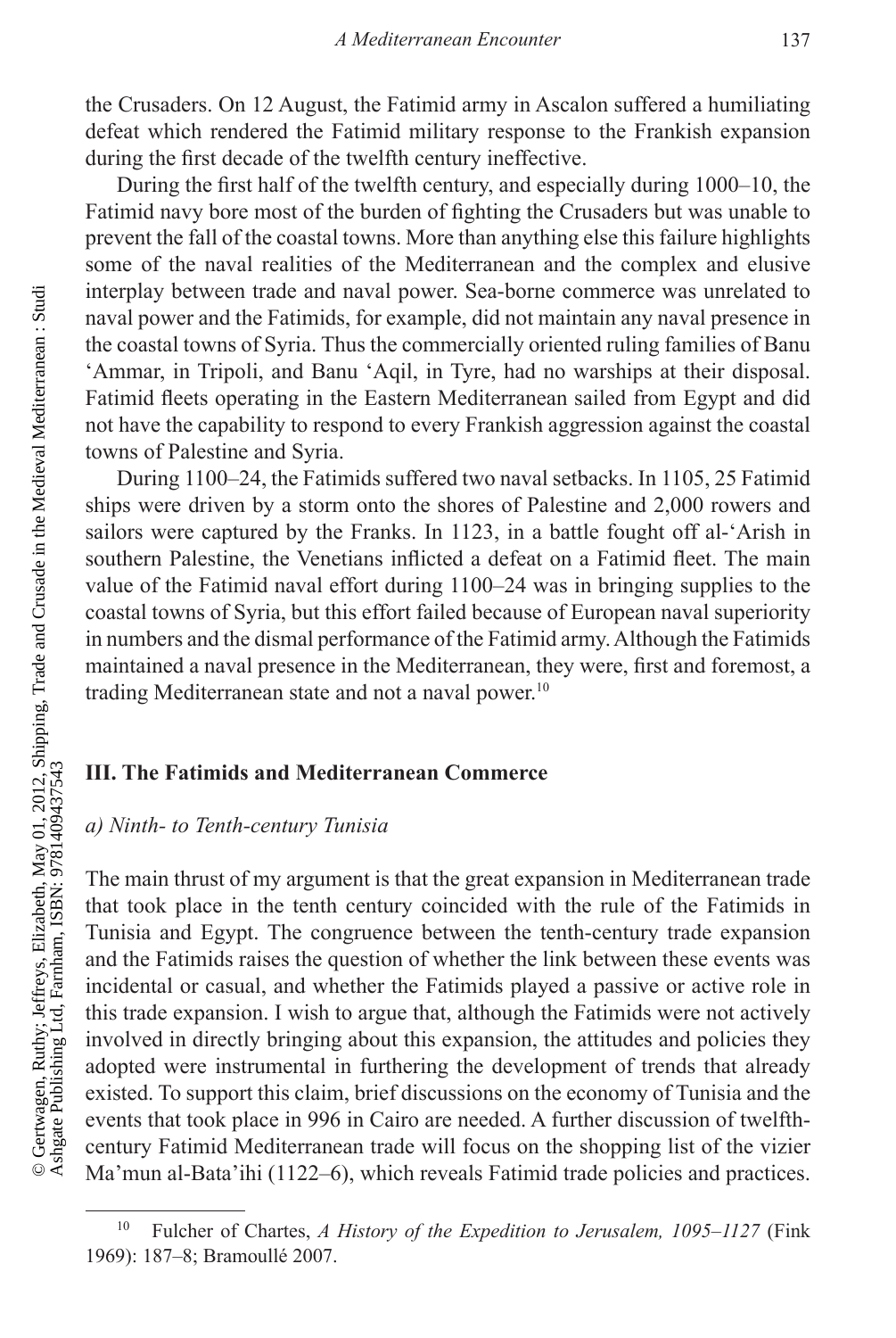Although agriculture was the mainstay of the ninth-century economy of Aghlabid Tunisia, commerce was also important and its relative significance was greater than one would assume to be the case for a medieval economy. Ninth- and tenth-century Tunisian agriculture was dominated by huge and medium-size olive producing estates cultivated by slave labour obtained both through trans-Saharan trade and by raiding Sicily and southern Italy.11 From the Arab conquest of North Africa in the seventh century onwards this region became an important source for the supply of slaves to the Middle Eastern Muslim world and most of the shipped slaves were Berbers. The progressive Islamization of the Berber population, however, dried up this source of supply and, in the ninth century, black slaves from sub-Saharan Africa (*bilad al-sudan*) replaced Berber slaves in the Middle Eastern slave markets. The sub-Saharan slave trade was initiated and developed by Ibadi merchants who installed themselves in towns on the northern fringe of the Sahara from mid-eighth century onwards. Black slaves were also used as military manpower and both the Aghlabids and Fatimids employed black slave infantry regiments in their armies.<sup>12</sup>

To what extent a trans-Saharan gold trade existed and what its importance was prior to the Arab conquest of the seventh century is a controversial issue, as is the economic significance of gold and gold coinage for medieval economies.13 It was Robert S. Lopez who both noted the exceptionally high quality of the Byzantine *nomisma* and questioned the economic significance of this phenomenon. In the Muslim North African context the link between gold coinage and economic prosperity has been questioned by Michael Brett who suggests seeing gold as only one of the commodities traded across the Sahara. He perceives the sub-Saharan trade as having been dependent on markets both inside and outside the Sahara and geared to supply the needs of "islands of purchasing power".14 The equation of gold coinage and economic prosperity has, nevertheless, persisted in the writings of historians dealing with the economic history of the medieval Middle East and its most prominent advocates have been Maurice Lombard and Andrew S. Ehrenkreutz.15 It has been pointed out that the availability of gold in North Africa made possible the purchase of Sicilian grain to supplement local production. These imports are documented from the last decades of the tenth century and continued

<sup>11</sup> For the agriculture of Aghlabid Tunisia, see Talbi 1981. For a much broader and detailed study of North African economy, accompanied by illuminating maps, see Vanacker 1973. For the demographic effects of Muslim raiding on ninth-century southern Italy, see Kreutz 1991: 53 and 1994: 353 (for the role of Napoli in the ninth century slave trade).

<sup>&</sup>lt;sup>12</sup> For these developments, see Savage 1997: ch. 4.

Michael Brett, for example, suggests a link between the Arab conquest and the trans-Saharan trade; Brett 1983: 431. For an earlier dating of this trade, see Garrard 1982: 452–3. For a critical approach to Garrard's thesis, see Kaegi 1984.

<sup>&</sup>lt;sup>14</sup> Lopez 1951; Brett 1969: 351, 358, 360 and 2001: 255–6.<br><sup>15</sup> Ekropleroutz 1963: 262 (consisted in Ekropleroutz 1992:

<sup>15</sup> Ehrenkreutz 1963: 262 (reprinted in Ehrenkreutz 1992: no. VII); Lombard 1975: ch. 5.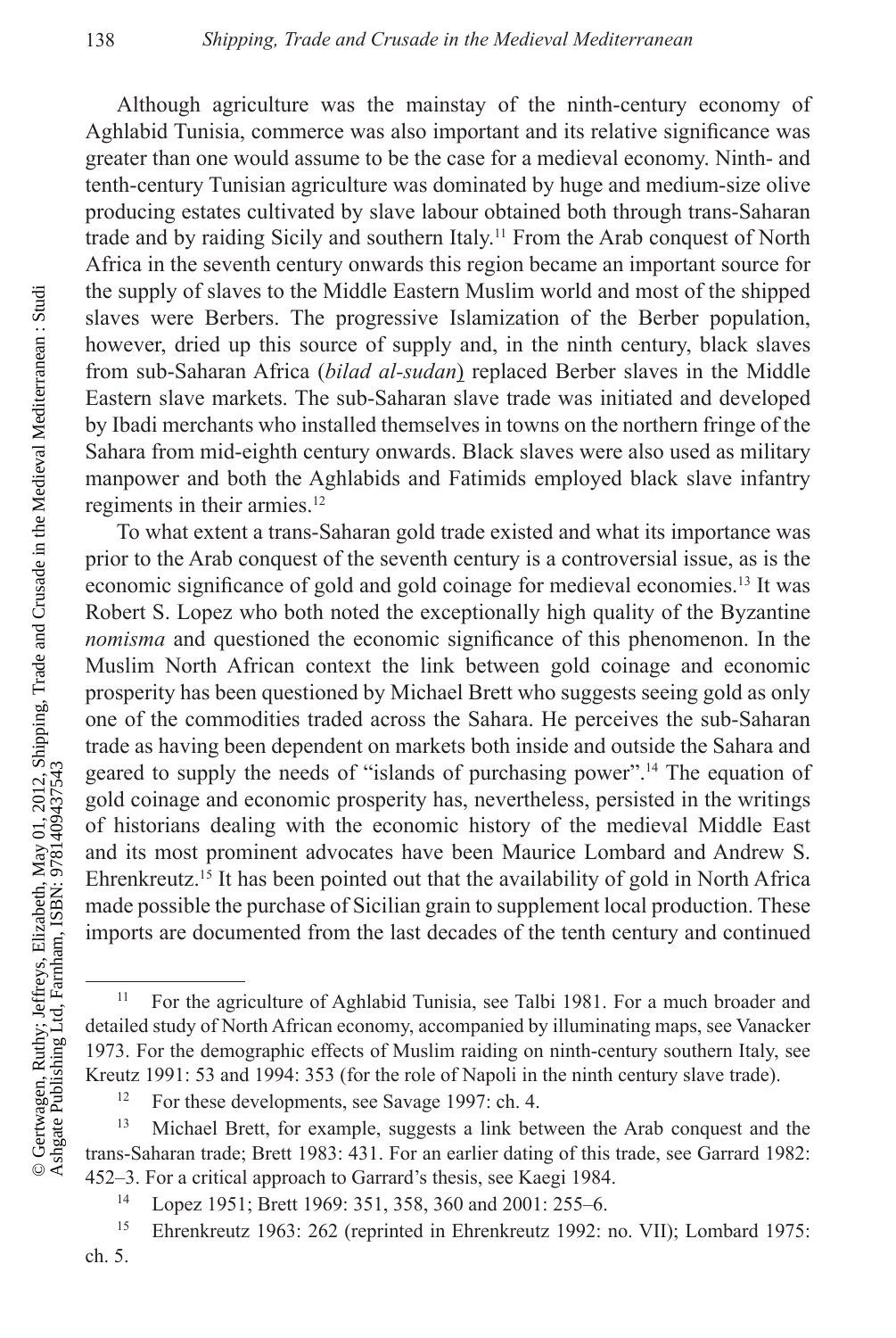during the first half of the eleventh century, which was a disastrous period in North African history marked by famines and epidemics.

The numismatic evidence is very clear and must have had economic repercussions: Aghlabid and later Fatimid *dinars* in North Africa and Egypt until the Crusades were characterized by both uniform standard weight and excellent standard of fineness. These *dinars* were minted using West African gold and, during their rule in North Africa, the Fatimids accumulated vast liquid resources that they used for the conquest of Egypt (the sum of 24,000,000 *dinars* is quoted in the sources).16 The ability of the Fatimid regime in Egypt to mint large quantities of high quality *dinars* is illustrated by an exchange of gifts between the Fatimid imam–caliph al-ʻAziz (975–96) and his brother the prince Tamim (d.984) upon whom al-ʻAziz bestowed 167,000 *dinars* that were minted from the beginning of a certain unspecified year. The account adds that the event took place early in the year, which means that the sum did not represent the total annual minting output of the state, which must have been significantly higher.17 In the context of the debate about the link between gold coinage and prosperity, the least controversial and safest observation that can be made is that the ability of the regime to maintain high quality coinage had a stabilizing effect on the local economy. In medieval Islam the state was the major economic player and its ability to pay for its purchases and to provide salaries to its employees in good quality currency affected all levels of economic activity. Expectations and fears shaped the economic conduct of medieval people then as much as it does today.

For ninth-century Tunisia the sub-Saharan trade was far more significant than the Mediterranean which, as the studies of scholars such as Peregrine Horden and Nicholas Purcell, Michael McCormick, and Chris Wickham have pointed out, never ceased despite periodic low ebbs. In fact the ninth century was marked by intense Byzantine and Muslim naval activity in both the eastern and western Mediterranean. In the western Mediterranean not only did the Byzantines lose Crete but Muslim fleets of Tarsus, Tyre, and Tripoli raided Byzantine shipping and coast. When the Mediterranean context of the Aghlabid state is considered it is interesting to note that during the 870s the Aghlabid rulers invested in the improvement of the coastal route linking North Africa to Alexandria and built fortified installations along the coast.<sup>18</sup>

A glimpse into the economic realities of tenth-century North Africa is provided by the writings of the geographer Ibn Hawqal. Writing in the mid-tenth century, Ibn Hawqal emphasizes the role of the trans-Saharan trade and refers to the importance of Sijilmasa and the involvement of Iraqi merchants from Baghdad, Kufa and

<sup>16</sup> Messier 1974: 34, 35, 39. 17 Maqrizi, *Kitab al-Muqaffa al-Kabir* (Yalaoui 1991), vol. 2: 593.

<sup>18</sup> Horden and Purcell 2000: 153–72; McCormick 2001: 115–19, 270–77, 386–7; Wickham 2005: ch. 13, esp. 821–2; Maqrizi, *Khitat* (Sayyid 2002–2004), vol. 1: 470; Maqrizi, *Kitab al-Muqaffa al-Kabir* (Yalaoui 1991), vol. 6: 137 (referring to raids of the Egyptian navy between 957–64).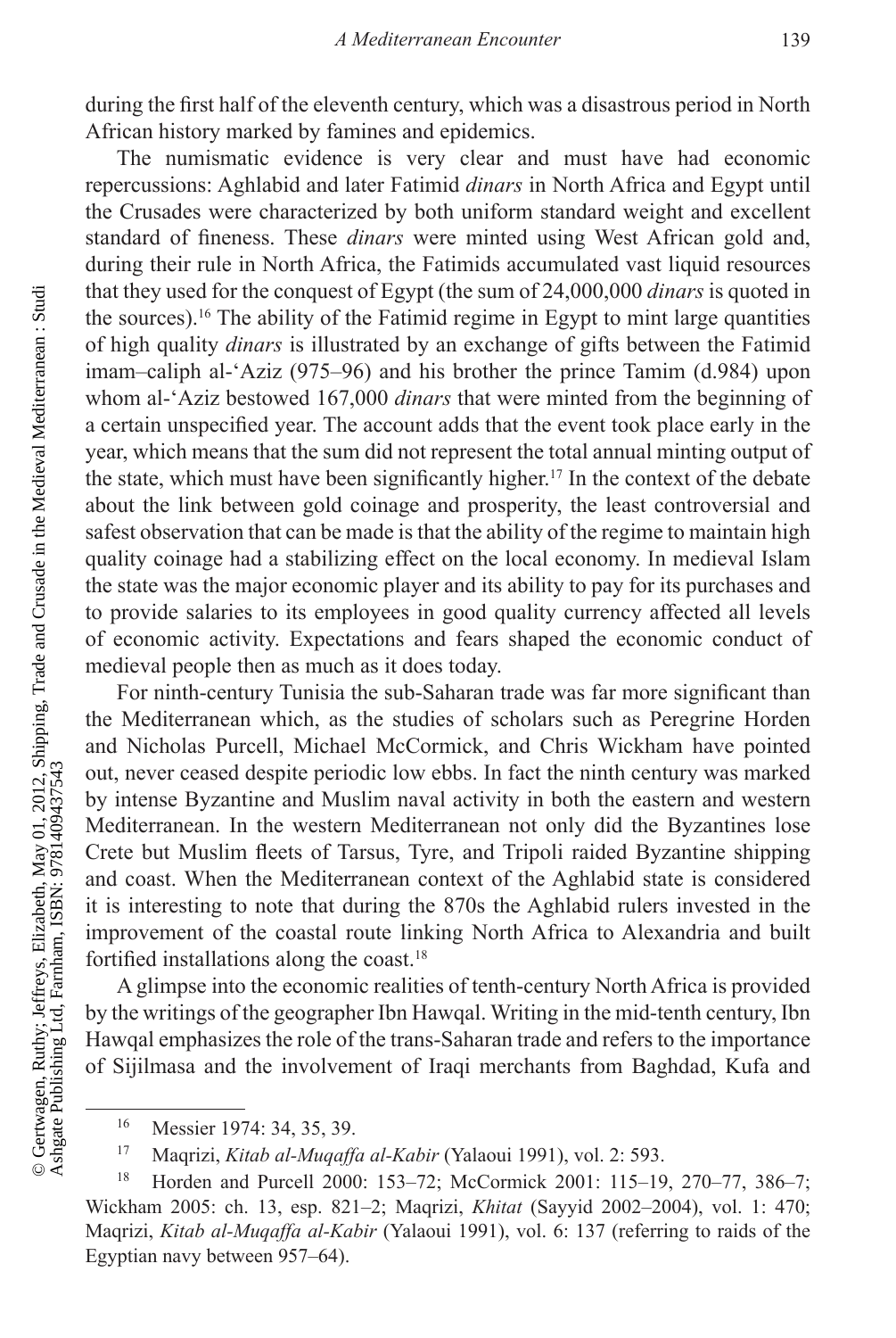Basra in the trade with sub-Saharan Africa. During the tenth century Sijilmasa, an oasis town on the northern edge of the Sahara in south-eastern Morocco, served as an *entrepôt* for the trans-Saharan trade in gold ore and black slaves and maintained extensive relations with Awdaghust (in Mauretania), a town which served as an *entrepôt* for the salt trade in West Africa. Black slaves were also procured from the Lake Chad region and were shipped through a long and arduous route that linked today's Chad through the Fazzan to North Africa.<sup>19</sup>

Ibn Hawqal also attests to the importance of the Mediterranean trade and this complex web of economic activities is neatly illuminated by his description of Ajdabiya, an inland town on the coastal plain of the Gulf of Sidra. The economy of the town can, broadly, be reconstructed from the taxes collected by the Fatimid financial official. The Berber nomads paid a tax referred to as *sadaqat* which was levied on their livestock; *kharaj* was collected from arable land, while other taxes were levied on the caravans arriving from the Sudan. In addition the town also attracted a good deal of Mediterranean trade. Ibn Hawqal alludes to the Christian Mediterranean world using the term *rum* that appears twice in his description of North Africa. In the Arabic medieval nomenclature the term *rum* could either mean the Byzantines or the Italians and both of these possible meanings are attested by the text. One of these references appears in an account dealing with Tripoli which attracted commercial traffic from both the Maghreb and the lands of the Rum, and the second reference appears in the context of the Fatimid tax revenues of the year 336/947–8. The minimal estimate of state revenues was between 700,000 and 800,000 *dinars* and the list of taxes collected included imposts levied on goods from the lands of the Rum.<sup>20</sup> Ibn Hawqal's report concerning Tripoli's Mediterranean commerce tallies with the information about the exportation of timber by the Venetians to al-Mahdiyya and Tripoli in 971.<sup>21</sup>

#### *b) Fatimid Trade with Amalfi and Byzantium*

Although the Arabic sources pertinent to the history of the Fatimids in Tunisia refer only to Fatimid relations with Byzantium, this should not obscure another significant development which was taking place in that period: the rise of Amalfi as an important Mediterranean trading town. Barbara M. Kreutz has explained the Amalfi maritime success as being motivated by an acute lack of arable land, and profits made in sea-borne trade were invested in purchasing of land. Although the Amalfitan ships were not big, they were lateen-rigged and sailed to Muslim Spain, Byzantium and, undoubtedly, Fatimid Sicily and Tunisia as well. Their trading practices can be characterized as cabotage.<sup>22</sup> Armando O. Citarella, who has

<sup>19</sup> Messier 1997; Brett 2001: 250–59; Savage 1997: 160–61; Levtzion 1968 and 1982.

<sup>&</sup>lt;sup>20</sup> Ibn Hawqal, *Kitab Surat al-Ard* (De Goeje and Kramers 1967): 67, 69, 97; Halm 1996: 355–66; Brett 2001: 257–69.

<sup>21</sup> Laiou 2002: 723.

<sup>&</sup>lt;sup>22</sup> For Amalfi's geography and ships, see Kreutz 1988: 103–13 and 1994: 349–50.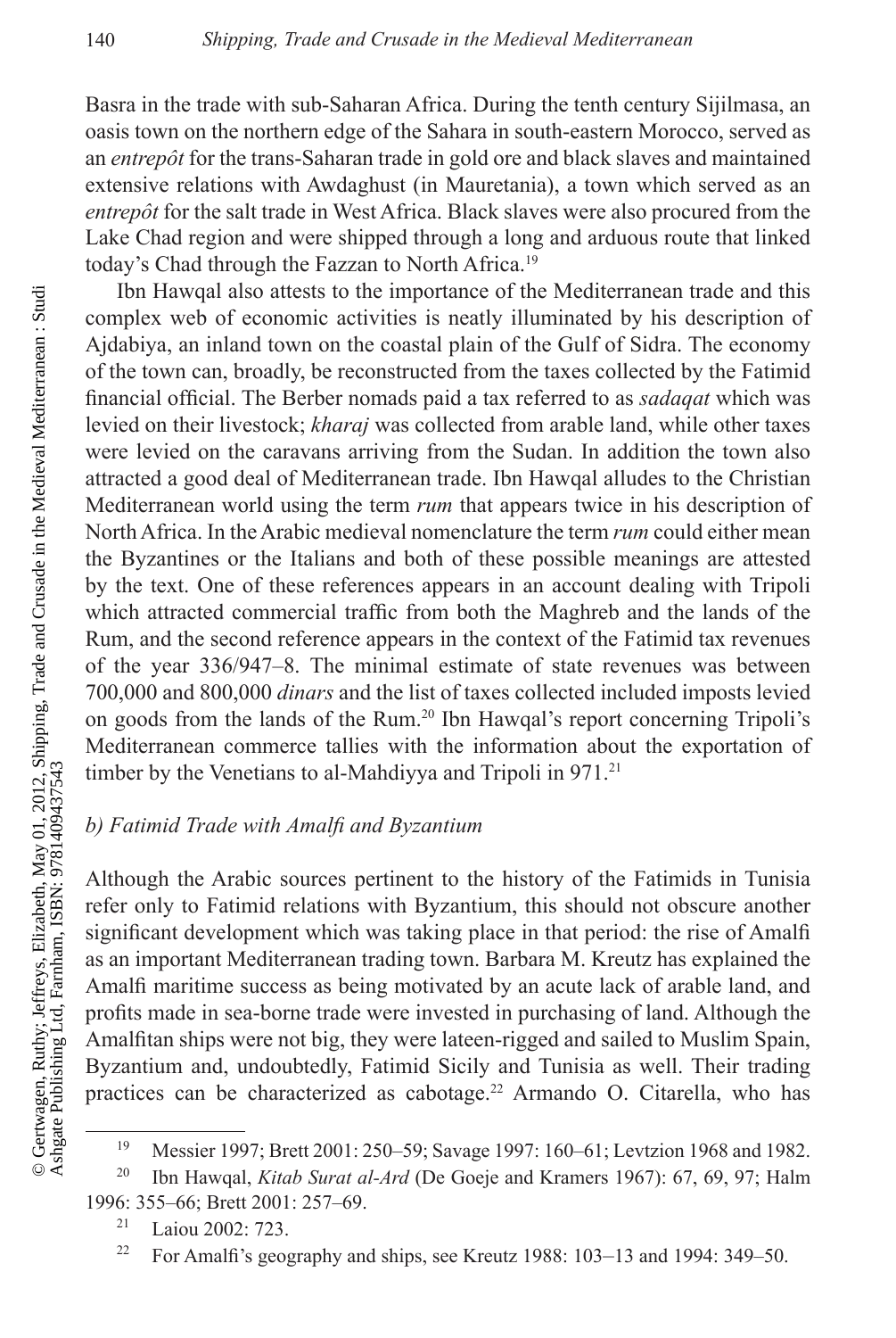collected and discussed data about Amalfi's trade with the Muslim Mediterranean in the ninth and tenth centuries, characterized it as involving "essentially a process of distribution without any productive base".23 The impact of trade with the Muslim Mediterranean on tenth-century southern Italy must have been quite considerable as shown by quarter *dinars*, known as *tari*, becoming the standard coinage of the region. Muslim ceramics, known as *bacini*, of Spanish, Tunisian, and Sicilian origin found a ready market in tenth- and eleventh-century Pisa and were used, for example, as external decoration for churches. Since the evidence of the *bacini* pre-dates any textual testimony for Pisa's trade with the Muslim world during the tenth century its interpretation is open to several possibilities and so the nature of the trade links between Pisa and the Muslim Mediterranean remains unsolved.<sup>24</sup>

Amalfi's extensive relations with Byzantium, including their political, economic and religious aspects, have been studied by Michel Balard. Throughout the tenth and eleventh centuries Amalfi, as a political ally of the Byzantines, enjoyed a privileged commercial position in Constantinople and established parallel trade relations with the Fatimids.<sup>25</sup> The clearest evidence for Amalfi's trade relations with the Fatimids appears in Arabic chronicles reporting about events that took place in 386/996 in Cairo. The first account is that of the nearly contemporary Christian chronicler Yahay ibn Saʻid al-Antaki who writes that on Friday 12 Rabia II/5 May 996 16 ships in the arsenal were consumed by fire for which the population of Cairo blamed Amalfitan merchants.

In the riots that erupted Dar al-Manak was stormed and looted and 160 people were killed. Two churches were also looted but the Christian vizier ʻIsa ibn Nestorious restored order, protected those who survived the riots and returned the looted goods to their owners. Sixty-three looters were arrested and the Fatimid ruler al-ʻAziz ordered a lottery in which each of the prisoners had to draw his lot to either to be set free, flogged or put to death (8 Jumada I/30 May). At the time of the riots, al-ʻAziz was in a military camp outside Cairo preparing for a campaign to fight the Byzantines in Syria and had ordered the vizier to prepare the navy to sail to Tripoli in conjunction with the land expedition. His orders were carried out and those ships not consumed by fire were part of the naval preparations for the impending campaign.

The second account of these events is to be found in Maqrizi's *Khitat*, a large work dealing with the history and urban topography of Fustat-Cairo. Maqrizi (1364–1442), relying on Musabbihi (977–1029), wrote that on Friday 23 Rabia II/16 May five Nile boats (ʻ*usahriyyat* which were also used for coastal sailing) and warships were consumed by fire and only six ships remained intact. Sailors and the common people attacked and killed 107 Rum Christians who were at

<sup>23</sup> See Citarella 1967 and 1993: 279.

<sup>24</sup> Berti 1998: 303–5.

<sup>&</sup>lt;sup>25</sup> See Balard 1976. For a summary of Amalfi's trade with ample references to sources and literature, see Caskey 2004: 8–11. For allusions to European (Frankish) traders in mid eleventh-century Tripoli (Syria), see Kedar and Amitai 2007: 465–8.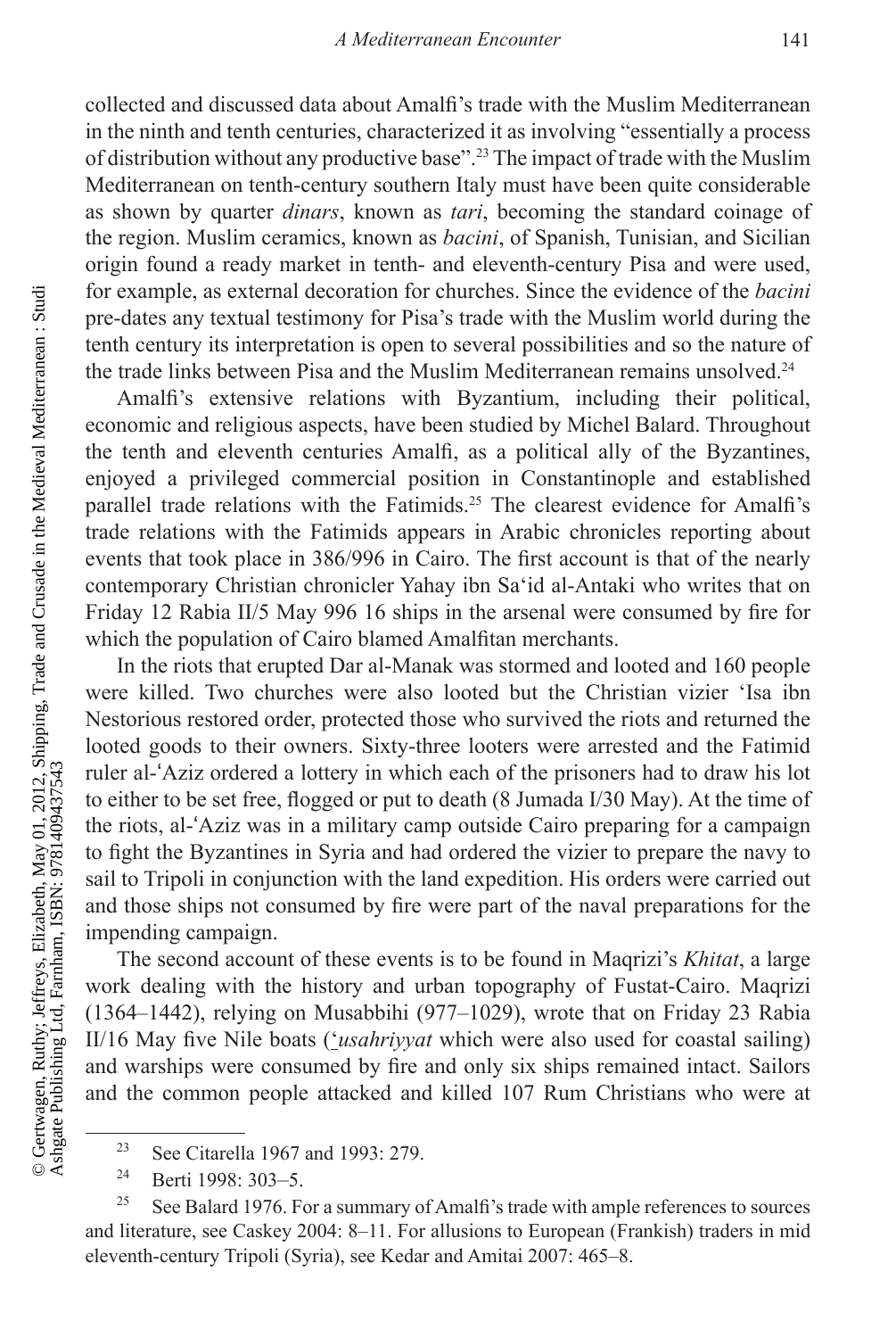Dar al-Manak near the arsenal in Maqs and others who survived the killing were arrested and kept in the arsenal. The Christian vizier ʻIsa ibn Nestorious together with the governor of Cairo and the chief of police rescued the survivors kept in the arsenal and reported that the goods looted were worth 90,000 *dinars*. The police proclaimed a decree in the markets ordering the return of the property looted at Dar al-Manak and 20 people were put to death while others were flogged, displayed and jailed. The punishments meted out were decided by a lottery in which each transgressor drew his lot. The account conveys the general feeling of fear that was experienced by the population. Parallel to these efforts to restore order, ʻIsa ibn Nestorious brought timber to the arsenal and stayed there overnight to supervise the work of constructing the new navy he had ordered.<sup>26</sup>

These two complementary accounts were brought to the attention of scholars by Claude Cahen and any remaining skepticism concerning them is unjustified.<sup>27</sup> Musabbihi's accounts are usually detailed and informative and his dating of these events should be preferred, but al-Antaki's date is also possible. Both reports indicate that the massacre took place in May, meaning during the Mediterranean sailing season, and the Amalfitans must have just arrived in Cairo. Perhaps, as has been suggested by David Abulafia, the term Amalfitans as used by al-Antaki should be understood as a generic term, meaning "Latin merchants largely of south Italian origin". The most significant point that confirms the reliability of these two accounts is, however, that we are well informed about the immediate and long-range consequences of the events. Despite al-ʻAziz dying in the military camp and the intended campaign coming to a halt, ʻIsa ibn Nestorious' efforts to build a new navy were successful and the ships sailed to Syria where they ran onto cliffs off the coast and were wrecked. Eventually, the vizier paid with his life for his involvement in the suppression of the riots, for, following al-'Aziz's death, the new men in power ordered Ibn Nestorious' execution and paid considerable compensation (between ten and 20 *dinars*) to the families of the looters who had been put to death.<sup>28</sup>

When the broader picture of Fatimid–Amalfitan bilateral relations is considered it becomes apparent that the Fatimids' effort at damage control was successful. The way the Fatimids dealt with the riots reveals that they strove to convince the Amalfitans that their regime would continue to protect them. The executions were instrumental in conveying this message to both the Amalfitans and the local population. In the long run the Fatimids managed to convince the Amalfitans and other European trading nations that what had happened in Cairo was an exception to the rule. Consequently, throughout the eleventh and twelfth centuries Italian and Byzantine merchants regularly visited Egypt and their purchases of spices

<sup>26</sup> Al-Antaki, *Kitab al-Ta'rikh* (Shaykhu 1909): 178–9; Maqrizi, *Khitat* (Sayyid 2002–2004), vol. 3: 619–21.<br><sup>27</sup> See Cahen 1953–4 for a discussion of this text; for an expression of skepticism,

see Kreutz 1991: 82.<br><sup>28</sup> Abulafia 1995: 3.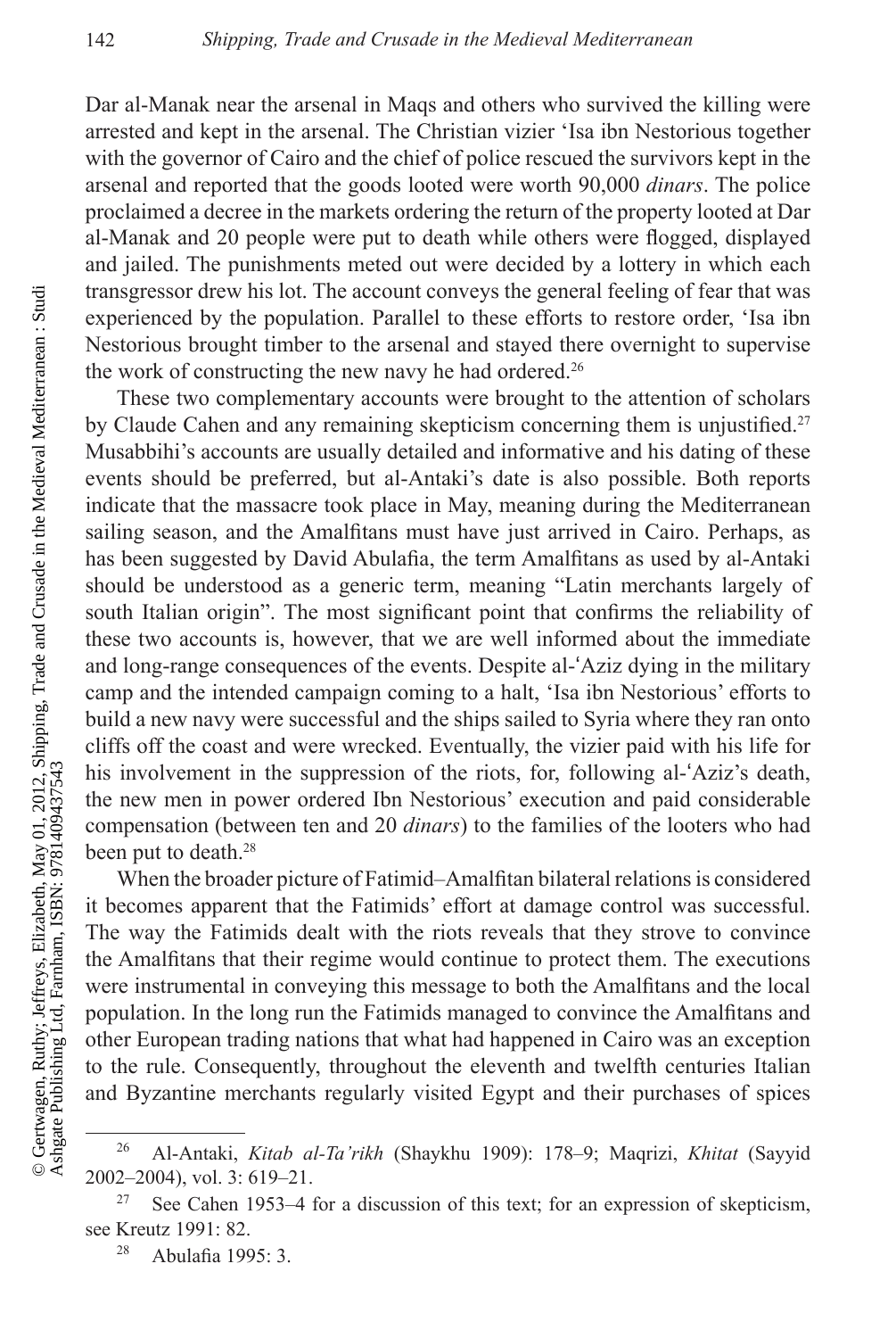and Indian goods enormously contributed to the volume of trade. Al-Mustansir (1036–94) granted Amalfi the right to establish a religious complex in Jerusalem and this concession must be seen as an extension of the bilateral trade relations. However, within the context of the Fatimid relations with Europe, the concession granted to Amalfi was rather unusual. Islam did not attempt to achieve exclusivity in Jerusalem; for instance, in the eleventh century the Fatimids recognized Byzantine suzerainty over the church of the Holy Sepulchre, but this recognition was granted in return for the pronouncement of the Friday sermons in the mosque of the Muslim prisoners in Constantinople in the name of the Fatimid rulers. Fatimid permission to establish the Amalfi complex in Jerusalem was exceptional and was not consistent with the pattern of normative Fatimid relations with Byzantium, where there was usually no extension of trade relations into the religious sphere.<sup>29</sup>

#### *c) Egypt's Trade with India*

One of the most significant items of information supplied by Musabbihi, as quoted by Maqrizi, refers to the value of the goods, estimated at 90,000 *dinars*, looted from the Amalfitans in Dar al-Manak. It seems to me that this figure should be treated seriously as it appears in an official report sent to al-ʻAziz and was prepared by top-ranking knowledgeable officials. Only spices and other luxury goods of local or Indian origin could be the explanation for such a high estimate. If this assumption is correct, then another question arises as to what the nature of the trade between India and Egypt was during the closing years of the tenth century. It must be pointed out that the existence of trade relations between the Abbasid caliphate and both India and China during the ninth century is well known. Siraf, on the Persian coast of the Persian Gulf, is known to have prospered from this trade and certain captains in Siraf became renowned for their repeated voyages to China.<sup>30</sup>

The early history of the maritime trade between Roman Egypt and India that went from the Egyptian ports along the Red Sea to the ports of Yemen (Roman Arabia Felix) and the western coast of India is well known and needs no elaboration.<sup>31</sup> The most compelling evidence is provided by the anonymous *Circumnavigation of the Red Sea* dated to the first century CE, which describes the maritime trade routes, goods, and ports along the Arabian and African shores of the Red Sea and India. Whether Egypt maintained direct maritime contacts with India and what was the volume of the Red Sea trade after the fourth century is a much discussed

<sup>&</sup>lt;sup>29</sup> For Amalfi's presence in Jerusalem, see Lev 1999–2000: 273–4. For information about the presence of Italian traders in Fatimid Egypt derived from Latin sources not the Geniza documents, see Jacoby 1995; Balard 1999: 627–33.<br><sup>30</sup> Chaudhuri 1985: 49–50; Whitehouse 1988. For the Chinese perspective, see Jun-

yan 1983.

<sup>&</sup>lt;sup>31</sup> For the Hellenistic period, see Karttunen 1997: 328–38. For the Roman period, see Begley and de Puma 1991.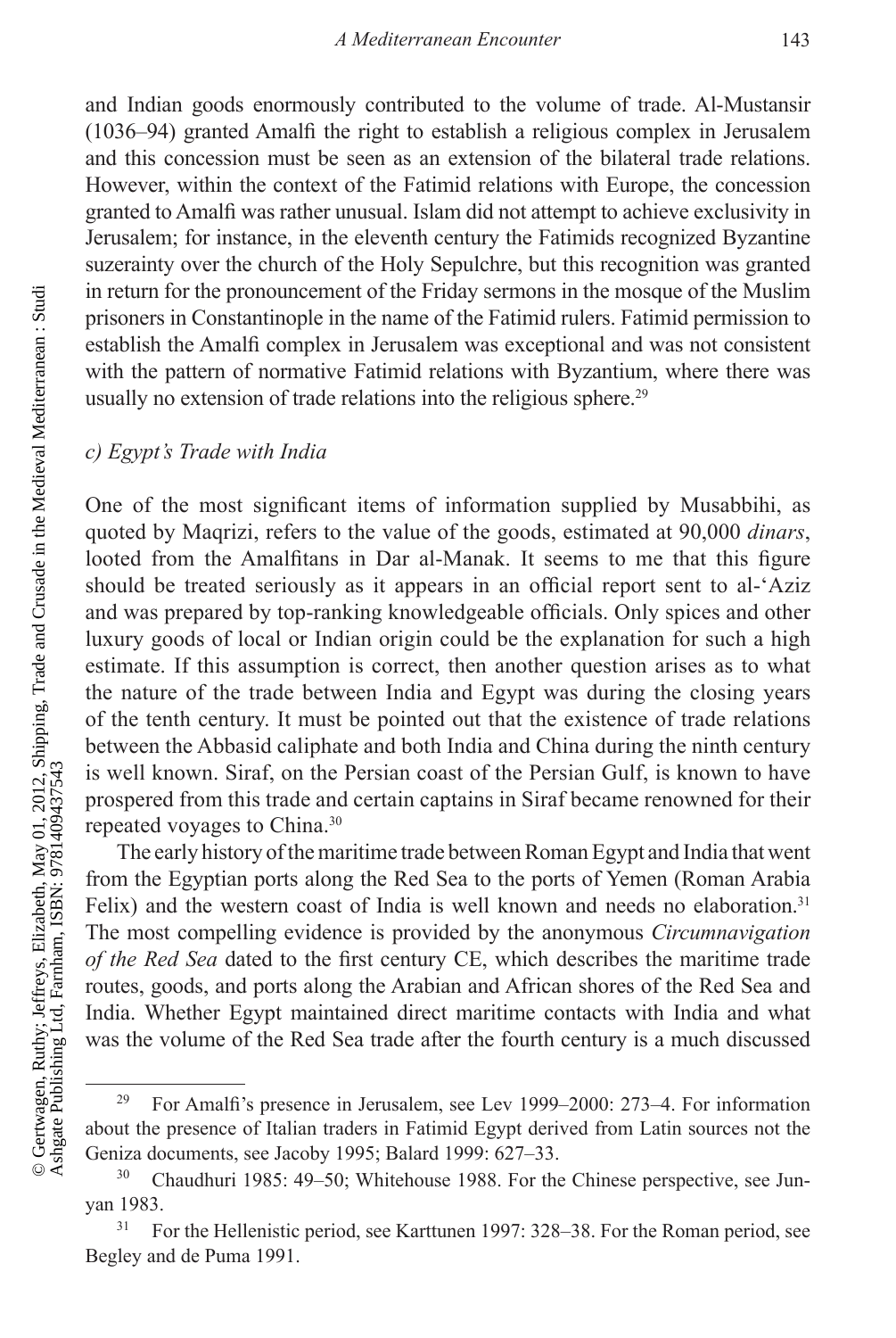topic.<sup>32</sup> Recent scholarship about early Byzantine trade has produced a great deal of evidence, indicating that there was a continuation of trade in the Red Sea during the fifth to seventh centuries, including indications of Indian goods reaching both the port of Ayla (medieval 'Aqaba) in southern Palestine and Egypt.<sup>33</sup>

One point is clearly attested by Arabic tenth-century geographical writings: the existence of ports and an active trading system in the Red Sea that connected Egypt and Arabia. It seems that the most important Egyptian port on the Red Sea was Qulzum which is described by the geographer and historian Yaʻqubi, writing in the ninth century, as a big town with a diversified (perhaps one should say cosmopolitan) population that serviced the shipment of supplies to Arabia and trade with Yemen. The geographer Muqaddasi writing in the tenth century noted Qulzum's barren environment and the dependence of the town on external sources for the supply of foodstuffs and water. Both geographers described the merchants of Qulzum as being affluent and having opulent houses.34 On the Arabian coast the ports of Jarr and Jedda served the sea-borne commerce of Medina and Mecca and, although Jarr received shipments of Egyptian grain, in comparison to Jedda it was an insignificant port and probably no more than an anchoring place. Jedda on the other hand was a true commercial port that handled diversified goods, while Aden was the main port connecting the Red Sea with India. An Ismaiʻili tenth-century author, referring to Aden in the 880s, termed it as "the sea port of India" and it was already a busy port in the ninth century.<sup>35</sup> Ibn Hawqal writes that "China ships" visited it. As has been pointed out by scholars, the collocation "China ships" (*marakib al-Sin*) is an elusive one and could have had a wide range of meanings ranging from "Chinese ships" to "ships that sailed to China" or "ships that brought Chinese products".36 The only known explicit reference in the Arabic sources to Chinese ships visiting the ports of Arabia is from 1432 but other indirect textual evidence and archeological finds indicate that Chinese goods were available in Fatimid Egypt.<sup>37</sup>

ʻUmar ibn Muhammad ibn Yusuf al-Kindi (fl. the second half of the tenth century), an Egyptian author of a booklet on the merits and excellencies of Egypt, described the country as a trading emporium with extensive international commerce. Egypt traded with Arabia, Yemen, Aden, Oman and, in the Far East,

<sup>37</sup> Chaudhuri 1982: 112.

<sup>32</sup> For the first century CE, see *The Periplus Maris Erythraei* (Casson 1989). For the fourth-century break of trade with India, see Warmington 1974: 139–40; Mayerson 1993.

<sup>&</sup>lt;sup>33</sup> Mango 1996: 151 and 2001: 879; Whitcomb 1991: 128. For a comprehensive study of the subject see Tomber 2008.

<sup>34</sup> Yaʻqubi, *Kitab al-Buldan* (De Goeje 1967a): 340; Muqaddasi, *Ahsan al-Taqasim fi Maʻrifat al-Aqalim* (De Goeje 1967b): 195–6. For the geography and history of Qulzum, see Mayerson 1996.

<sup>35</sup> Qadi al-Nuʻman, *Kitab Iftitah al-Daʻwa* (Wadad al-Qadi 1996): 24. For Aden's ninth- to twelfth-century history, see Margariti 2007: 27–9.

<sup>36</sup> See Whitehouse and Wiliamson 1973: 46.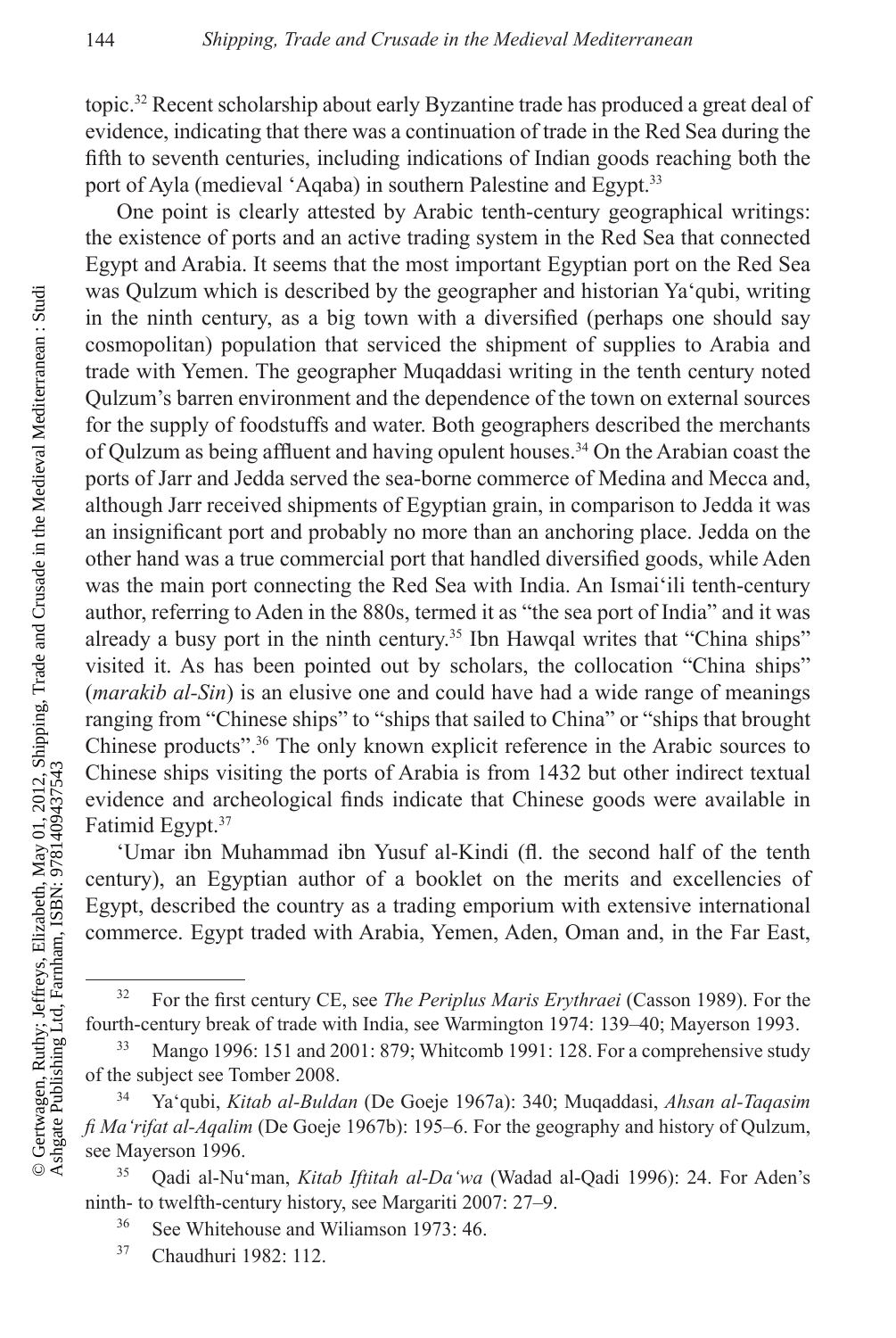with Sind (present-day Pakistan), India, China and the Islands of China. The goods imported from these regions included perfumes, precious stones, rarities and utensils that were brought by ships arriving in Qulzum. Equally vast was Egypt's Mediterranean trade which involved Syria, the Byzantine lands from Antioch to Constantinople and beyond, the land of the Franks, Muslim North Africa and Spain, and the islands of Sicily, Crete, Cyprus and Rhodes. Egypt's trade went beyond the Mediterranean reaching Sijilmasa as well and, from these regions, Egypt imported male and female slaves, textiles, corals, saffron, and amber.<sup>38</sup> What Egypt could offer for sale is hinted at by another account referring to the textiles produced in the Mediterranean towns of Damietta and Tinnis. Tinnis specialized in the production of inscribed fabrics (*tiraz*), linen brocades decorated with gold and silver (*qasab*), and Dabiqi linen. A plain Tinnisi *tiraz*, without gold decoration, could fetch the price of 100 *dinars* and the demand for Tinnisi textiles was universal.<sup>39</sup>

Muqaddasi writes that the markets of Fustat were supplied with goods from China, Rum, meaning Europe (Italy and/or Byzantium) and the Indian Ocean.<sup>40</sup> The most explicit early evidence emanating from Arabic sources for Egypt's trade with India is the report that in 385/995 the Fatimid ruler al-'Aziz received a gift from India that also included aromatic wood (*ʻud ratab*). Earlier, in 365/975–6, al-Muʻizz, al-ʻAziz's father, asked a merchant named Ibn al-Sawdaki to use his commercial connections in Mecca to procure *al-abanus* (ebony) wood (a type of tree that grows both in Ethiopia and India). Ibn al-Sawdaki's business partners in Mecca bought the wood in Aden and shipped it to Qulzum. Maqrizi's reports augment other earlier references that allude to commercial relations between India and the Muslim world that went through Egypt. Ibn ʻAbd al-Hakam (802–71), for example, refers to a massive purchase of pepper worth 20,000 *dinars* by the person in charge of taxation in Egypt on behalf of the Umayyad caliph al-Walid (705–15), who intended to send the pepper to the Byzantine emperor as a gift. Additional information pertaining to the Umayyad period is supplied by Maqrizi, who claims that the governor al-Walid ibn Rifʻah (727–35) received an elephant as a gift from an Indian ruler.<sup>41</sup>

Although Egypt served as a land bridge for the trade with India from the Muslim conquest of the country in the seventh century onwards, the establishment

<sup>38</sup> See *Fada'il Misr* (al-ʻAdwi and ʻUmar n.d.): 67, 70–71.

<sup>39</sup> For Tinnis, see Lev 1999.

<sup>40</sup> Muqaddasi, *Ahsan al-Taqasim fi Maʻrifat al-Aqalim* (De Goeje 1967b): 199. For China, I follow a variant reading of the text as indicated by the editor. In medieval Arabic geographical writings the term "Sea of China" meant the Indian Ocean and beyond, with the Red Sea being considered as its off-shot. Qulzum, for example, is described as lying on the edge of the Sea of China.

<sup>41</sup> Ibn ʻAbd al-Hakam, *Futuh Misr* (Torrey n.d.): 99; Kindi, *The Governors and Judges of Egypt* (Guest 1912): 110; Maqrizi, *Kitab al-Muqaffa al-Kabir* (Yalaoui 1991), vol. 3: 138; *Ittiʻaz al-Hunafa'* (Shayyal 1967), vol. 1: 227, 287.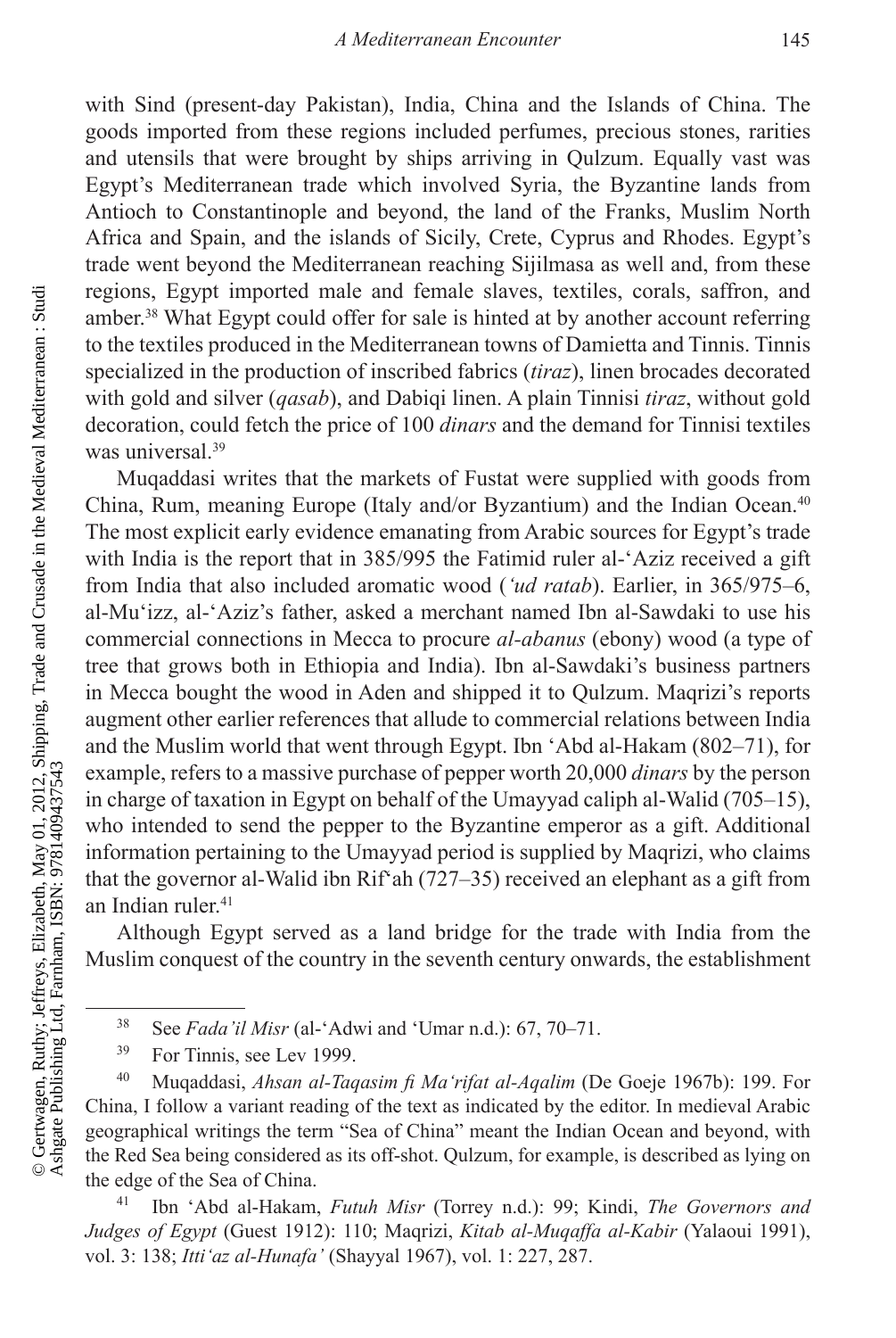of the Fatimid rule marked a significant turning point which is exemplified by al- Muʻizz's order for the ebony wood. The Fatimid court created a huge demand for Indian products and luxury goods, foreign and domestic alike. The demands of the court and the presence of Italian merchants in Cairo dramatically increased the volume of the trade that went through Egypt.<sup>42</sup> Chinese goods were also quite popular at the court; for example, the estate of the Fatimid princess Sitt Misr who died in 1063 also included 30 Chinese jars filled with musk. However, the best evidence for the flow of Chinese chinaware to Egypt from the ninth to the fifteenth century comes from archaeological excavations in Fustat and indicates that Chinese ceramics were popular with the rulers and the population at large, while excavations in Ayla reveal the importation and local use of tenth- and eleventhcentury Chinese ceramics.43

As scant as the evidence from the Arabic sources is, it does show that, at the time of the Fatimid conquest of Egypt, trade with India was a commercial reality. The Geniza documents pertaining to the India trade come mostly from 1080–1160 and depict an already fully developed system.<sup>44</sup> The evidence from the Arabic sources allows us to see the significance of the conquest of Egypt in new light for both the Fatimid Mediterranean trade and Amalfi as well. During the North African phase of the Fatimid dynasty a local inter-regional commercial system emerged which connected southern Italy, Sicily and Tunisia and, within this system, Amalfi was very prominent. Although this was of a local character, its significance was that it provided Amalfi, and probably the other Italian towns of the south as well, with access to West African gold (and/or Muslim gold coinage). After the conquest of Egypt by the Fatimids, the Amalfitans followed them to Cairo and the significance of this step was more than just a geographical extension of a trade network and relations.

In Egypt Amalfitans obtained access to spices and Indian goods and the result was an expansion of trade in terms of value and importance. What initially had been a local inter-regional system turned into a truly Mediterranean trading system. In the long run the relative importance of the India trade for Fatimid Egypt only increased since, as has been noted by Abraham L. Udovitch, by the twelfth century "… some major Egyptian exports to the western Mediterranean (e.g. flax)

<sup>&</sup>lt;sup>42</sup> Bernard Lewis perceives the Fatimids as deliberately diverting the India trade to Egypt at the expense of the Abbasids (Lewis 1953). As Lewis admits, this assumption is not supported by direct evidence. The Fatimids created a powerful stimulus for trade that was unrelated to the fortunes, or misfortunes, of the Abbasid India trade, which served the needs of the Muslim world but, having no access to the sea, remained unattractive and beyond the reach of the European traders. 43 Maqrizi, *Ittiʻaz al-Hunafa'* (Shayyal and Ahmad 1967–73), vol. 1: 227, 287, vol. 2:

<sup>15 (</sup>referring to tax exemptions in Qulzum); Mikami 1988.

Goitein and Friedman 2008: 14–15. For the maritime aspects involved with the trade with India, see Agius 2008.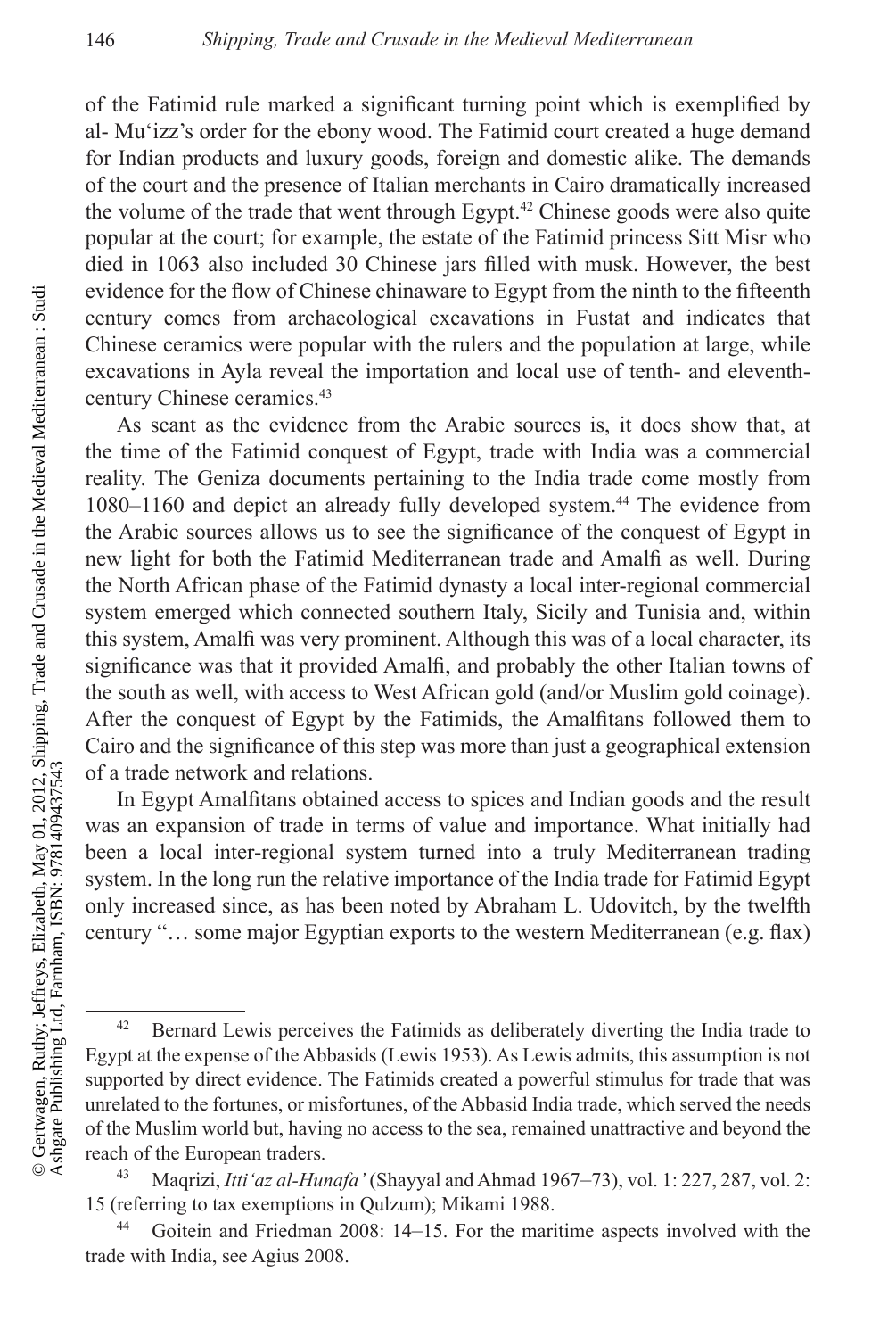diminished sharply".45 Consequently the presence of European traders in Egypt seeking Indian goods became even more significant. Furthermore, a study of the *Book of Curiosities* led Yossef Rapoport to perceive this work as representing "… a unique moment in the eastern Mediterranean, the peak of a period of shared maritime culture that ended with the arrival of the Crusades and their Italian associates in the eastern Mediterranean". Rapoport goes on to say: "By the twelfth century, after the Palestinian costal towns fell to the hands of the Crusaders, few Muslim or Byzantine ships traveled between the northern and southern shores of the Mediterranean" 46

#### *d) The Shopping List of a Fatimid Vizier*

During the twelfth century the Mediterranean trade of the Fatimid state was at the high point of its development and the shopping list of the vizier Ma'mun al-Bata'ihi (1122–26) offers a rare glimpse into its geographical and commercial aspects. Because of a reference to Tyre as receiving shipments of grain from Egypt, the dating of the list can be narrowed to between 1122 and 1124 when Tyre was conquered by the Crusaders. The history of Ma'mun al-Bata'ihi's vizierate entitled *Akhbar Misr* had been written by his son, the historian Ibn al-Ma'mun (d.1192), and, apparently, was part of a larger work dealing with the history of Egypt. It is known today only through quotations by later authorities, especially Maqrizi the great historian of Fatimid Egypt, who, in his biography of Ma'mun al-Bata'ihi, reproduced the annual shopping list of the vizier. It seems that every year the vizier used to purchase a variety of goods and materials for stocking the treasuries kept at the royal palace in Cairo.<sup>47</sup>

The wars of the Crusades are not directly reflected by Ma'mun al-Bata'ihi's list.<sup>48</sup> Much of his purchasing was done in Alexandria where many textiles were bought by North African and Rum merchants. The term "Rum" is twice referred to in the list, once meaning European, more precisely Italian towns, and another more ambiguous reference which might either allude to Byzantine or European/Italian merchants. The list of textiles bought in Alexandria is, however, well understood. It included the following items: *siqlatun* (i.e. bright, scarlet, heavy fabrics); 'Attabi fabrics (i.e. silk fabrics produced in Baghdad) which could have been of one

<sup>47</sup> For Ma'mun al-Batai'hi's biography, see Maqrizi, *Kitab al-Muqaffa al-Kabir* (Yalaoui 1991), vol. 6: 478–500, for the shopping list, see 488–9.<br><sup>48</sup> A discussion of the impact of the Crusades on Byzantium and the Muslim Eastern

Mediterranean is beyond the scope of the present paper. During the twelfth century, as testified by Ibn Jubayr's account, there was considerable overland trade between Muslim Syria and Acre. For allusions to Acre's maritime trade with Fatimid-Ayyubid Egypt, see Jacoby 2001: 283–4.

<sup>45</sup> Udovitch 1999: 683.

<sup>46</sup> Rapoport 2010: 207–8.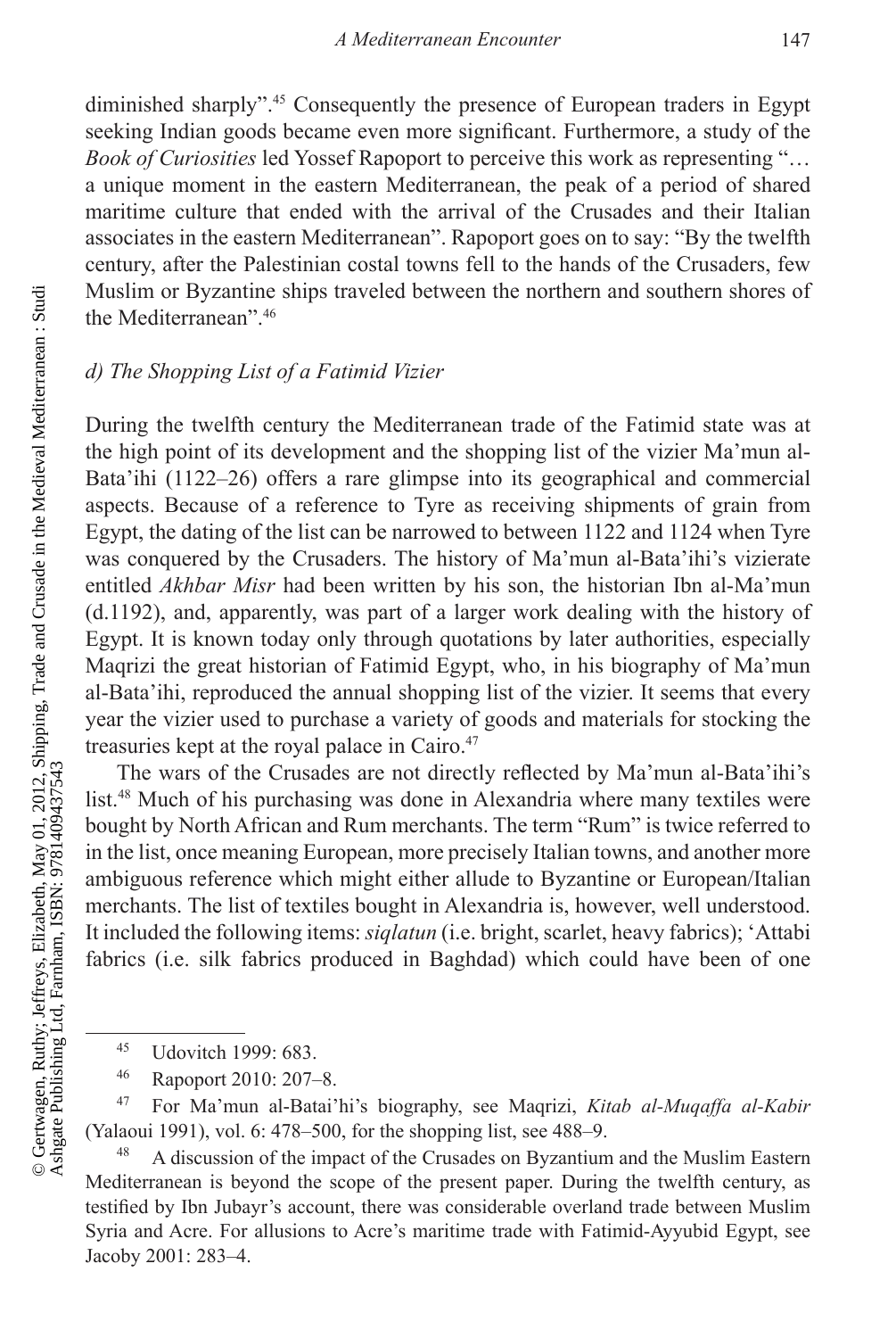colour without pattern or of different colours;<sup>49</sup> Sicilian sprinkled kerchiefs, some embroidered with gold threads and some made of silk; cloaks embroidered with gold threads and others made of silk, some embroidered and some plain; broad shawls embroidered with gold, made of raw and unbleached silk;<sup>50</sup> raw textiles (or garments) made in the Tunisian town of Susa; and first quality Iskandarani textiles and Iskandarani robes.<sup>51</sup> The quantities that were purchased are specified as follows: 18,000 Iskandarani *maqta*' (meaning either fabrics made of linen and cotton or a type of a garment),  $1,000$  kerchiefs, and  $2,500$  sari-like cloths.<sup>52</sup>

Other textiles, products and materials were purchased from Muslim Spain, al-Mahdiyya, Sicily, the Italian towns, and Ascalon, the last coastal town held at that time by the Fatimids in Palestine. The list of goods procured from Muslim Spain included crystals, super-fine Spanish silk, *maqta*' fabrics/garments, rugs, lead, iron and nails, and wax.53 *Maqta'* fabrics/garments and Susa textiles as well as olive oil, soap, and almonds were bought in al-Mahdiyya, while Sicily supplied tables and leather tablecloths.<sup>54</sup> Egyptian imports from Italy included pure silver, precious stones, atlas brocades (*dibaj*), timber, pitch, anchors, hemp, copper and lead. The imports from Ascalon were of a very different character and involved textiles and agricultural products. The textiles imported were many

<sup>50</sup> For shawls used for covering the head and shoulders or even as prayer mantle, see Goitein 1967–93, vol. 2: 529, n. 76, vol. 4: 196. For *kham*, meaning raw unbleached textiles, see Serjeant 1972: index; Goitein 1967–93, vol. 4: 178.

<sup>51</sup> Iskandarani textiles used as cloths and blankets are widely attested to in the Geniza and the literary sources. See, Serjeant 1972: 148, 150, 158; Goitein 1967–93, vol. 4: 167.<br><sup>52</sup> For the wide range of meanings associated with term *maqta'* (pl. *maqati'*), see

Stillman 1979: 202–3; Serjeant 1972: index; Goitein 1967–93, vol. 4: 7, 409, n. 222. For references to sari-like cloth, in the literary sources, see Dozy 1845: 339–43; Serjeant 1972: index. For references in the Geniza, see Goitein 1967–93, vol. 6: index; Goitein and Friedman 2008: 175–80. One has to take into account that a term designating a certain garment could have a wide range of meanings, depending on region and period. For example, *futa* in Iraq and the Maghreb meant different things. See Y. K. Stillman. "Libas", *Enc. of Islam*, 2nd ed., 741, 746.<br><sup>53</sup> For silk in Muslim Spain and the richness of Spain in metals, see Constable 1994:

173–4, 185–9.

<sup>54</sup> For tables, or large trays, *mawa'id* (sing. *ma'ida*), and leather tablecloths *sufur* (sing. *sufra*), see Sarjeant 1972: 55; Goitein 1967–93, vol. 4: 144; Sadan 1976. For exports of hides as well as lamb and rabbit skins from Sicily, see Mattthew 1993: 73.

<sup>49</sup> *Siqlatun* (*siglaton*) and 'Attabi fabrics were famous in the Islamic medieval world and are widely attested to in literary sources. See, for example, Serjeant 1972: index under *siklatun*. For the description of the 'Attabi silks produced in Baghdad, see Serjeant 1972: 28–9. Both types of fabrics were much traded and appear frequently in the documents of the Cairo Geniza. See, for example, Goitein 1967–93, vol. 1: 419, n. 43, vol. 4: 323, and vol. 6: cumulative indices (prepared by S. D. Goitein and P. Sanders), under *siglaton*. For the terms *muscat* and *mulligan*, see Serjeant 1972: 144, 202; Goitein 1967–93, vol. 1: 419, n. 4, vol. 4: 411, n. 238.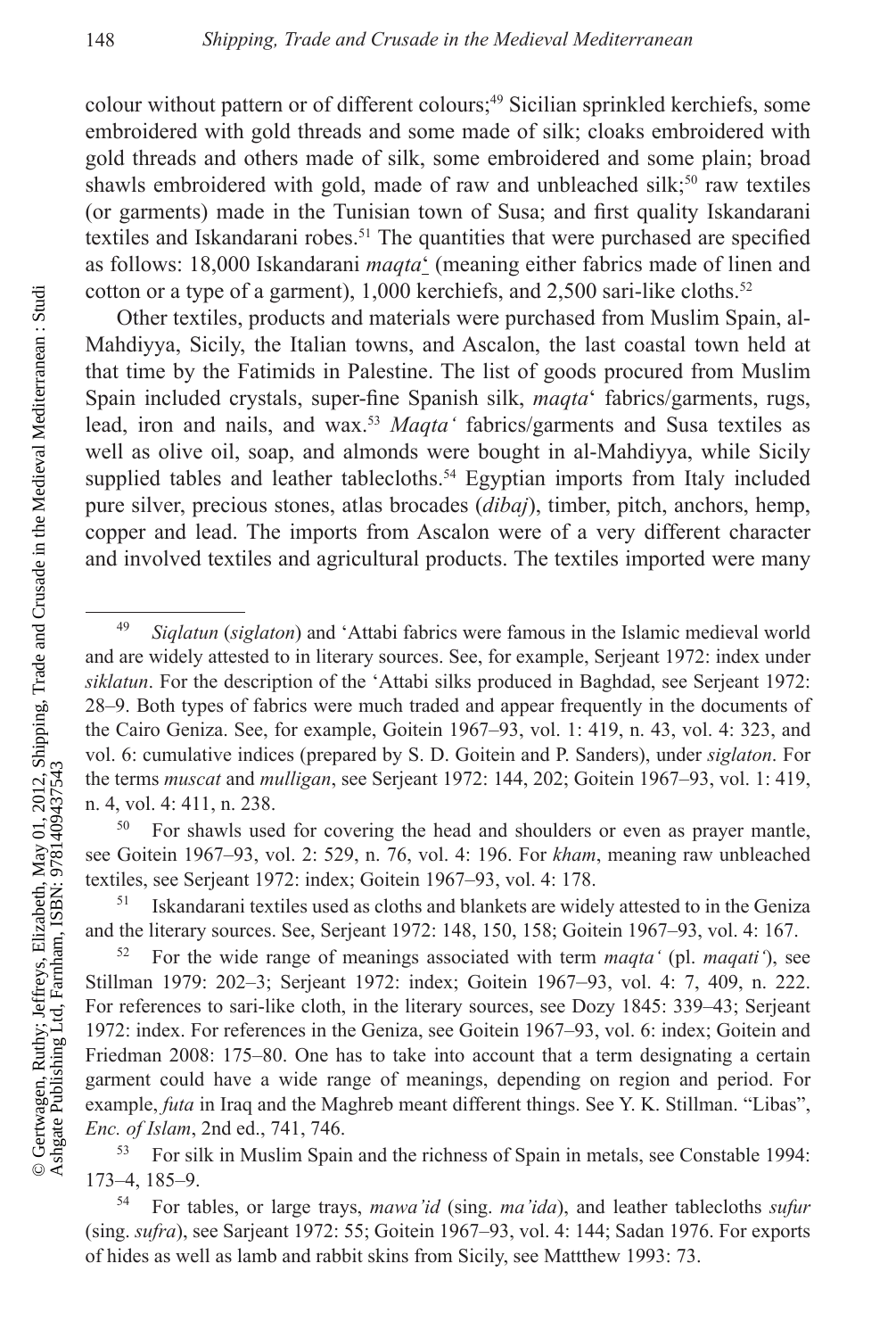and diversified, including inscribed and plain 'Attabi cloths, *siglaton* and damask, Aleppo silk, half garments of low and high quality, some raw and some fulled, and leather.<sup>55</sup> Agricultural imports included olive-oil and sumac.<sup>56</sup> Other goods were procured from the provinces of Lower Egypt such as Gharbiyya, where textiles were produced, and Buhayra and Sharqiyya, which were grain-producing regions.

Most of the textiles, products and materials mentioned on the list of the vizier are known from Jewish sources, i.e. the documents of the Cairo Geniza, and the congruity between Maqrizi's account and the Geniza documents indicates the authenticity of the list. The flow of materials such as lead, wax, and silver to Egypt has also been noted S. D. Goitein and this list not only confirms Goitein's conclusions but expands upon several findings on the Mediterranean trade derived from the Geniza documents. As has been shown by David Jacoby, Egypt's trade with Byzantium during the tenth century was far more extensive than earlier assumed and Egypt's dependence throughout the centuries on its European trading partners for naval and military supplies was considerable.<sup>57</sup> The vizier's shopping list provides the clearest textual evidence derived from Arabic sources for Egypt's dependence on Mediterranean trade for the purchase of crucial materials. For example, Egypt was poor in timber suitable for the construction of ships. Trees that were suitable for shipbuilding were grown in Upper Egypt and this forest was under government control, but this did not prevent its depletion by the twelfthcentury.<sup>58</sup> The importation of timber by Italian traders to Fatimid Egypt is well attested by the Geniza documents and the Fatimids also kept stores of other naval supplies such as weapons, iron, pitch, hemp and flax used for the production of sails. Weapons, and possibly sails too, were made by Frankish prisoners of war, meaning Crusaders captured in wars fought in Palestine or on naval raids against Christian shipping in the Eastern Mediterranean.59

Another point that should be considered is how state imports were actually carried out. The Fatimid authorities exercised not only the right of first purchase from foreign merchants in Alexandria but dictated the prices. Large-scale purchase of goods and materials by the state was an old Fatimid practice. The annual purchases of grain amounted of 100,000 *dinars* and from the 1050s

<sup>55</sup> The term *shiqqa* or *shuqqa* (pl. *shiqaq*) in the meaning of cloth or a piece of clothing is attested to in ninth-century documentary sources. See Ragib 1982–96: vol, 3: 4, l.4; 9, l.6; 15, ll.7, 12–13; 23, l.12; 31, l.1. *Dibaj* brocades are sometimes referred to in the Geniza as Rumi, Maghribi, or Spanish; see Olszowy-Schlanger 1998: 234.

<sup>56</sup> Tanner's sumach, *summaq*, is mentioned in Arabic geographical literature and Geniza documents as a plant (bot. Rhus coriaria) typical of Palestine. For a wider discussion and references to sources, see Amar 1990–93.

<sup>57</sup> See Jacoby 2000 and 2001a.

<sup>&</sup>lt;sup>58</sup> For forests in Upper Egypt, see Lev 1999a: 167.<br><sup>59</sup> For Geniza sources, see Stern 1956. For Fatimid storage of naval supplies, see Ibn Tuwayr, *Nuzhat al-Muqlatayn fi Akhbar al-Dawlatayn* (Sayyid 1992): 141–2. For the cultivation of hemp and the production of sails, see Lombard 1975: 105–7, 199–202.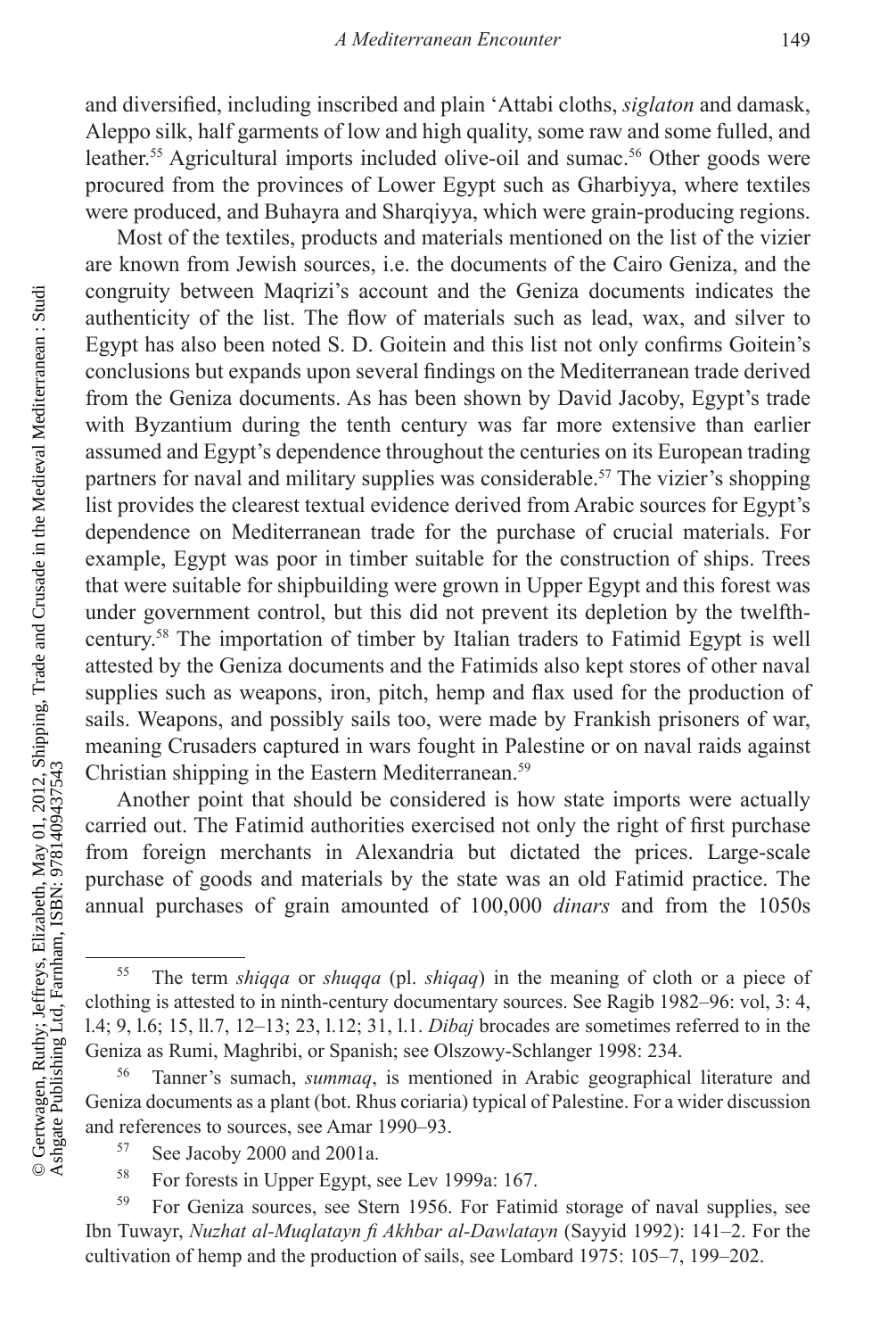onwards honey, wood, soap, and iron were also bought. The technical term used in reference to purchases was *matjar*, which is usually understood and translated as Office of Commerce.<sup>60</sup> Although this term is not referred to in the text, the list reflects the spirit of this policy and its implementation. The text also refers (albeit in somewhat vague terms) to the active acquisition of goods in the markets of Muslim Spain, al-Mahdiyya, and Ascalon. How goods were procured from Sicily and the Italians towns is not specified and the wording referring to it is general and imprecise.

The issue at stake is a serious one. Did Muslim traders go to Italy and Byzantium on trade expeditions, something the Jewish traders refrained from doing? Goitein, for example, only refers to two letters of Jewish merchants who visited European ports, the first from the eleventh century which concerns business in Amalfi and the other from the thirteenth century which gives an account of a business trip to Genoa and Marseilles. Despite the above, it seems that Jewish merchants in eleventh-century Sicily did go to Italian ports with little hesitation. A letter from 1060, for example, refers to an unsuccessful business trip from Palermo to *bilad al-rum* where the merchant in question sustained losses in trying to sell pepper and ginger. Whatever the conclusions regarding the Jewish merchants of the Geniza period are, the wording of the text under examination suggests that the goods of Sicily and Italy were not bought there but elsewhere, possibly in Alexandria. With some hesitation it can be proposed that Muslim traders refrained from visiting European Mediterranean ports.<sup>61</sup>

#### **Conclusions**

Within the broad notion of Mediterranean unity that acted as a bridge between local diversities, Tunisia, Egypt, and Palestine were very different regions in terms of geography and population. With the exception of Damascus, the Fatimids never ruled inland Syria and their rule extended only over the Palestine-Syrian littoral. Thus, the Fatimids can be described as a Mediterranean power in the twofold meaning of the term: they controlled a state lying on the shores of the Mediterranean and had a Mediterranean outlook, as epitomized by their drive to control the coastal towns of Palestine and Syria.

The Fatimid attitudes toward European Christian powers, the Italian cities and Byzantium were pragmatic, not ideological. The Fatimids fought the Byzantines only when their direct interests in Sicily and Syria were at risk. The Fatimid raids on Italy were of peripheral significance, being an outcome of internal considerations

<sup>60</sup> The relevant text describing the eleventh-century Fatimid practice of *matjar* has been recently translated into French in Sayyid 1998: 618–19.<br><sup>61</sup> Goitein 1973: 8, 42–5, 57–61; Ben-Sasson 1991: 71, ll. 5–9, 72, ll. 16–17 (Arabic

text); 80, ll. 5–9, 81, ll. 16–17 (Hebrew translation). For a more cautious view concerning Muslim traders visiting European ports, see Jehel 1996: 123; Pryor 1997: 1010.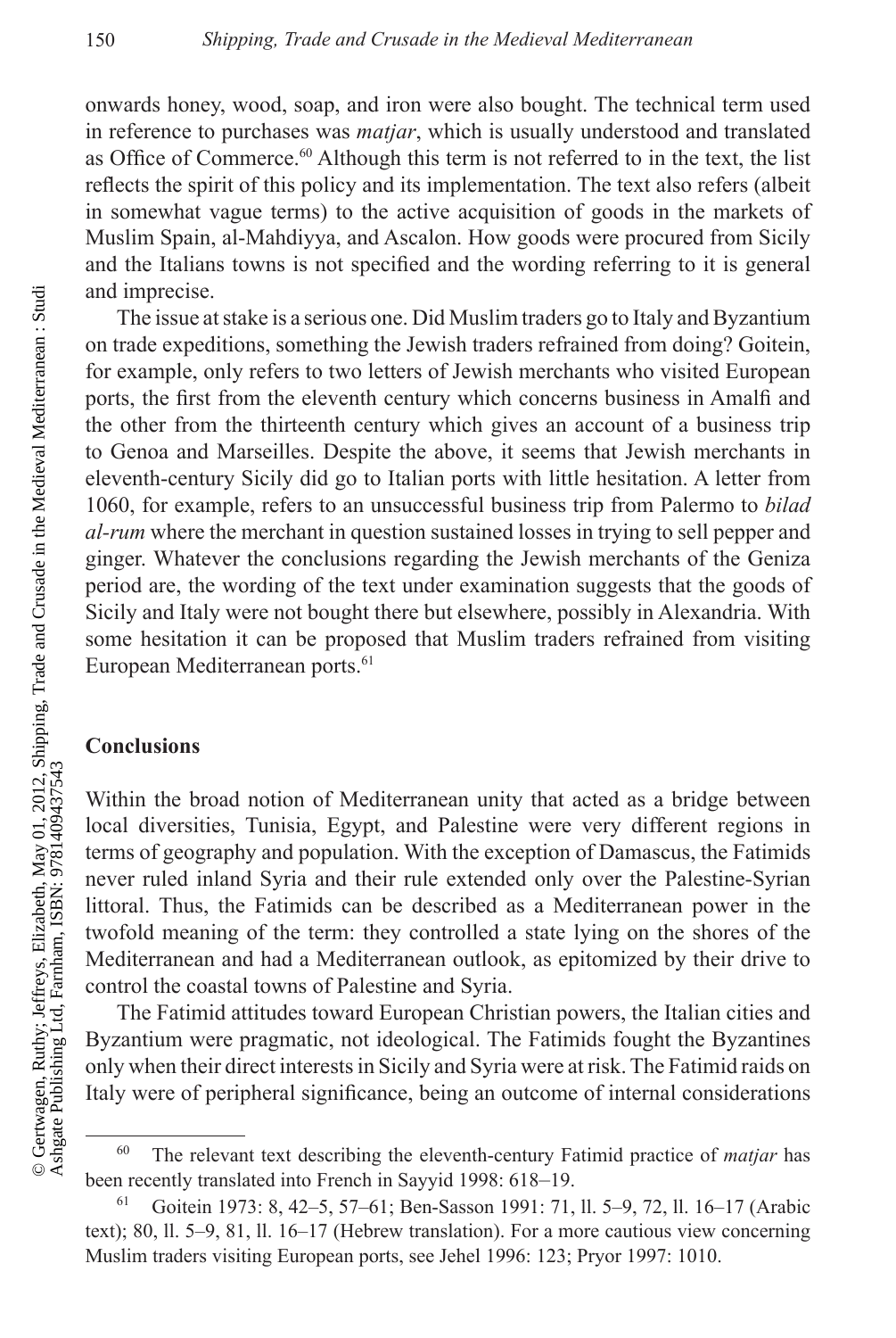to maintain their image as warriors of the holy war. They were not a reflection of bigotry toward the Christian world rather were marked by misunderstanding as exemplified by the Fatimid policy toward the First Crusade and their attempts to co-operate with the Franks against the Seljuks. This misguided policy reflects the basic inward Islamic orientation of the Fatimid state. The first priority of the political vision of the Fatimids was their desire to rule the Muslim world and their struggle against Shiʻi and Sunni internal foes. Any notion of world rule and the fighting of external enemies came second. For the Fatimids the loss of Damascus and inland Palestine during the second half of the eleventh century must have been a painful experience which undermined their self-image as a dynasty divinely chosen to rule Islam. This justified any attempt they made to co-operate with the armies of the First Crusade to reverse the situation.

The conquest of the coastal towns of Palestine and Syria by the Franks, with naval support from the Italian towns, posed a difficult dilemma for the Fatimids. How could they reconcile the presence of Italian traders in Egypt with the hostilities of the Crusades? Fatimid Mediterranean trade was not dependant on the control of the ports of the Eastern Mediterranean. The driving force behind the Fatimid Mediterranean trade was the trade with India, and the presence of European traders in Egypt increased the volume of India trade and the state's tax profits. Eventually, the Fatimids tolerated the presence of European traders in their ports in spite of the hostilities of the Crusades. Fatimid policy was not a cynical policy that sacrificed ideology in favour of commercial gains. The Europeans also faced the similar dilemma of supplying the enemy with war materials for commercial profit. Both the Fatimids and the European trading nations adopted a similar approach: to conduct trade as an activity parallel to warfare. Although trade was not a facilitator of peace or mutual understanding, it was significant enough to create an independent sphere of common economic interests. The Fatimid Mediterranean encounter with Europe focused on trade and, I would argue, remained limited to trade.

#### **References**

- Abulafia, D. 1995. "Trade and crusade, 1050–1250", in M. Goodich et al., eds, *Cross Cultural Convergences in the Crusader Period* (New York): 1–20.
- Abulafia, D. 2003. "What is the Mediterranean?", in D. Abulafia, ed., *The Mediterranean in History* (London): 11–27.
- Agius, D.A. 2008. *Classic Ships of Islam: from Mesopotamia to the Indian Ocean* (Leiden).

al-ʻAdwi, I. A. and M. ʻUmar. n.d. Al-Kindi, *Fada'il Misr* (Cairo).

- al-Habib al-Faqi et al.. 1978. Qadi al- Nu'man, *Kitab al-Majalis wa-l-Musayarat* (Tunis).
- Amar, Z. 1990–93. "Tanner's sumac in ancient time", *Israel, People and Land* 7–8: 191–8.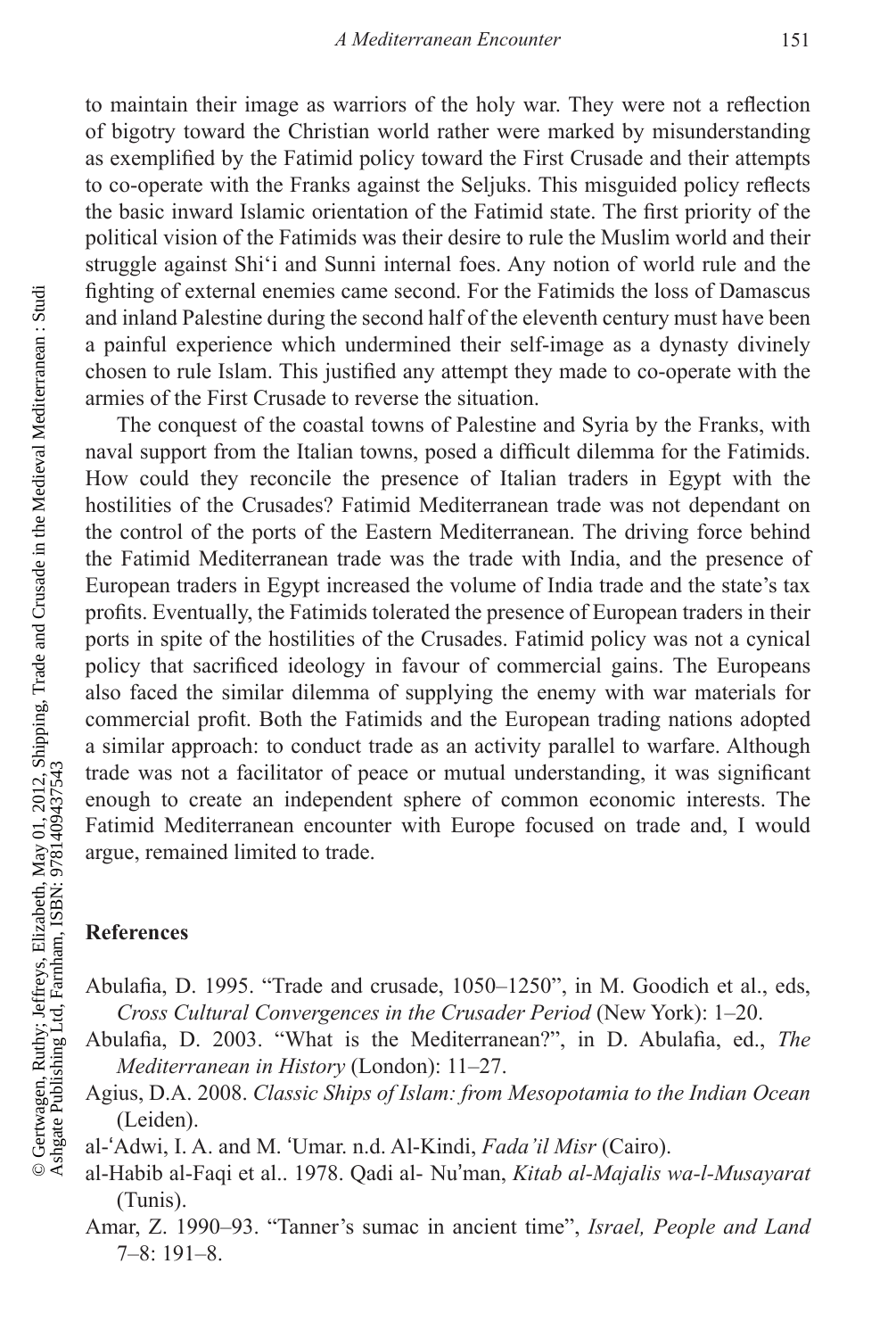Amedroz, H. F. 1908. Ibn al-Qalanisi, *Dhayl Ta'rikh Dimashq* (Leiden).

- Balard, M. 1976. "Amalfi et Byzance (Xe-XIIe siècles)", *Travaux et Memoires* 6: 85–95.
- Balard, M. 1999. "Notes sur le commerce entre l'Italie et l'Égypte sous les Fatimides", in Barrucand 1999: 627–33.
- Barrucand, M. ed. 1999. *L'Égypte Fatimide: son art et son histoire* (Paris).
- Begley, V. and R. D. de Puma, eds. 1991. *Rome and India: the ancient sea trade* (Madison).
- Ben-Sasson, M. 1991. *The Jews of Sicily 825–1068. Documents and Sources* (Jerusalem).
- Berti, G. 1998. "Pisa a seafaring republic. Trading relations with Islamic countries in the light of ceramic testimonies", in R.-P. Gayraud, ed., *Colloque international d'archéologie islamique* (Cairo): 301–18.
- Bramoullé, D. 2007. "Recruiting crews in the Fatimid navy (909–1171)", *Medieval Encounters* 13: 4–31.
- Brett, M. 1969. "Ifriqiya as a market for Saharan trade from the tenth to the twelfth century A.D.", *Journal of African History* 10: 347–64.
- Brett, M. 1983. "Islam and trade in the Bilad al-Sudan, tenth–eleventh centuries A.D.", *Journal of African History* 24: 431–40.
- Brett, M. 2001. *The Rise of the Fatimids: the world of the Mediterranean and the Middle East in the tenth century CE* (Leiden).
- Cahen, C. 1953–4. "Un texte peu connu relatif au commerce oriental d'Amalfi au Xe siècle", *Archivio Storico per le Province Napoletane*, N.S. 34:1–8.
- Caskey, J. 2004. *Art and Patronage in the Medieval Mediterranean* (Cambridge)
- Casson, L. 1989. *The Periplus Maris Erythraei: text with introduction, translation and commentary* (Princeton).
- Chaudhuri, K. N. 1982. "A note on Ibn Taghribidi's description of Chinese ships in Aden and Jedda", *Journal of the Royal Asiatic Society* 1: 119–14.
- Chaudhuri, K. N. 1985. *Trade and Civilisation in the Indian Ocean* (Cambridge).
- Citarella, A. O. 1993. "Merchants, markets and merchandise in Southern Italy in the high middle ages", in *Mercati e mercanti nell'alto medioevo* (Spoleto): 239–83.
- Citarella, A. O. 1967. "The relations of Amalfi with the Arab world before the Crusades", *Speculum* 13: 299–312.
- Constable, O. R. 1994. *Trade and Traders in Muslim Spain* (Cambridge).
- de Goeje, M. J. and J. H. Kramers. 1967. Ibn Hawqal, *Kitab Surat al-Ard* (repr. Leiden).
- de Goeje, M. J. 1967a. Ya'qubi, *Kitab al-Buldan* (repr. Leiden).
- de Goeje, M. J. 1967b. Muqaddasi, *Ahsan al-Taqasim fi Maʻrifat al-Aqalim* (repr. Leiden).
- Dozy, R. P. A. 1845. *Dictionnaire détailé des noms des vêtements chez les Arabes*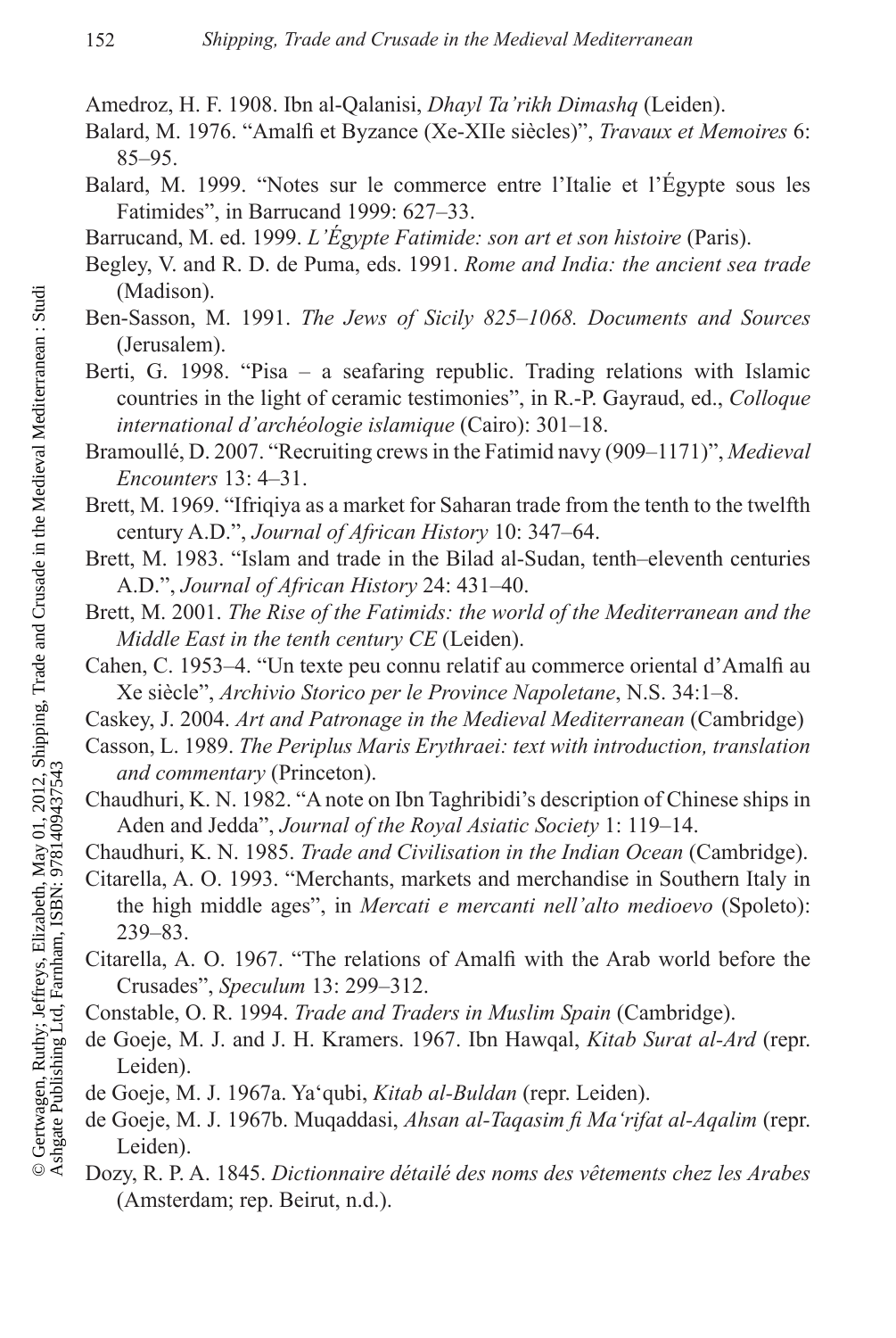- Ehrenkreutz, A. S. 1963. "Studies in the monetary history of the Near East in the middle ages: II", *Journal of the Economic and Social History of the Orient* 6: 243–77.
- Ehrenkreutz, A. S. 1992. *Monetary Change and Economic History in the Medieval Muslim World* (Aldershot).
- Ferré, A. 1972. Ibn Zafir, *Akhbar al-Duwal al-Munqatʻai* (Cairo).
- Fulcher of Chartres, *A History of the Expedition to Jerusalem, 1095–1127*, ed. H. S. Fink and English trans. F. R. Ryan (Knoxville, 1969).
- Garrard, T. F. 1982. "Myth and metrology: the early trans-Saharan gold trade", *Journal of African History* 23: 443–61.
- Ghalib. M. 1975. *Idris ʻImad al-Din, ʻUyun al-Akhbar* (Beirut).
- Goitein, S. D. 1967–93. *A Mediterranean Society*, 6 vols (Berkeley).
- Goitein, S. D. 1973. *Letters of Medieval Jewish Traders* (Princeton).
- Goitein S. D. and M. A. Friedman. 2008. *India Traders of the Middle Ages: documents from the Cairo Geniza*, "India Book" (Leiden).
- Guest, R. 1912. Kindi, *The Governors and Judges of Egypt* (Leiden).
- Halm, H. 1996. *The Empire of the Mahdi: the rise of the Fatimids*, English trans. M. Bonner (Leiden).
- Horden P. and N. Purcell. 2000. *The Corrupting Sea: a study of Mediterranean history* (Oxford).
- Jacoby, D. 1995. "Les Italiens en Égypte du XIe au XIIIe sièle: du comptoir à la colonie?", in M. Balard and A. Ducellier, eds, *Coloniser au Moyen Age* (Paris): 76–89.
- Jacoby, D. 2000. "Byzantine trade with Egypt from the mid-tenth century to the Fourth Crusade", *Thesaurismata* 30: 25–7.
- Jacoby, D. 2001. "The *fonde* of Crusader Acre and its tariff: some new considerations", in M. Balard et al., eds, *Dei gesta per Francos: Crusade studies in honour of Jean Richard* (Aldershot): 277–93.
- Jacoby, D. 2001a. "The supply of war materials to Egypt in the crusader period", *Jerusalem Studies in Arabic and Islam: David Ayalon in Memoriam* 25: 102–32.
- Jehel, G. 1996. "Jews and Muslims in Medieval Genoa: from the twelfth to the fourteenth century", in B. Arbel, ed., *Intercultural Contacts in Medieval Mediterranean: studies in honor of David Jacoby* (London): 120–32.
- Jun-yan, Z. 1983. "Relations between China and the Arabs in early times", *Journal of Oman Studies* 6: 91–108.
- Kaegi, W. E. 1984. "Byzantium and the early trans-Saharan gold trade: a cautionary note", *Graeco-Arabica* 3: 95–101.

- Kedar B. Z. and R. Amitai. 2007. "Franks in the Eastern Mediterranean, 1047", in F. Cardini and M. L. C. Lemut, eds, *Quel mar che la terra inghirlanda: in ricordo di Marco Tangheroni* (Pisa), vol. 2: 465–60.
- Kheir, H. M. 1985. "A contribution to a textual problem", *Annales Islamologiques* 21: 9–27.

Karttunen, K. 1997. *India and the Hellenistic World* (Helsinki).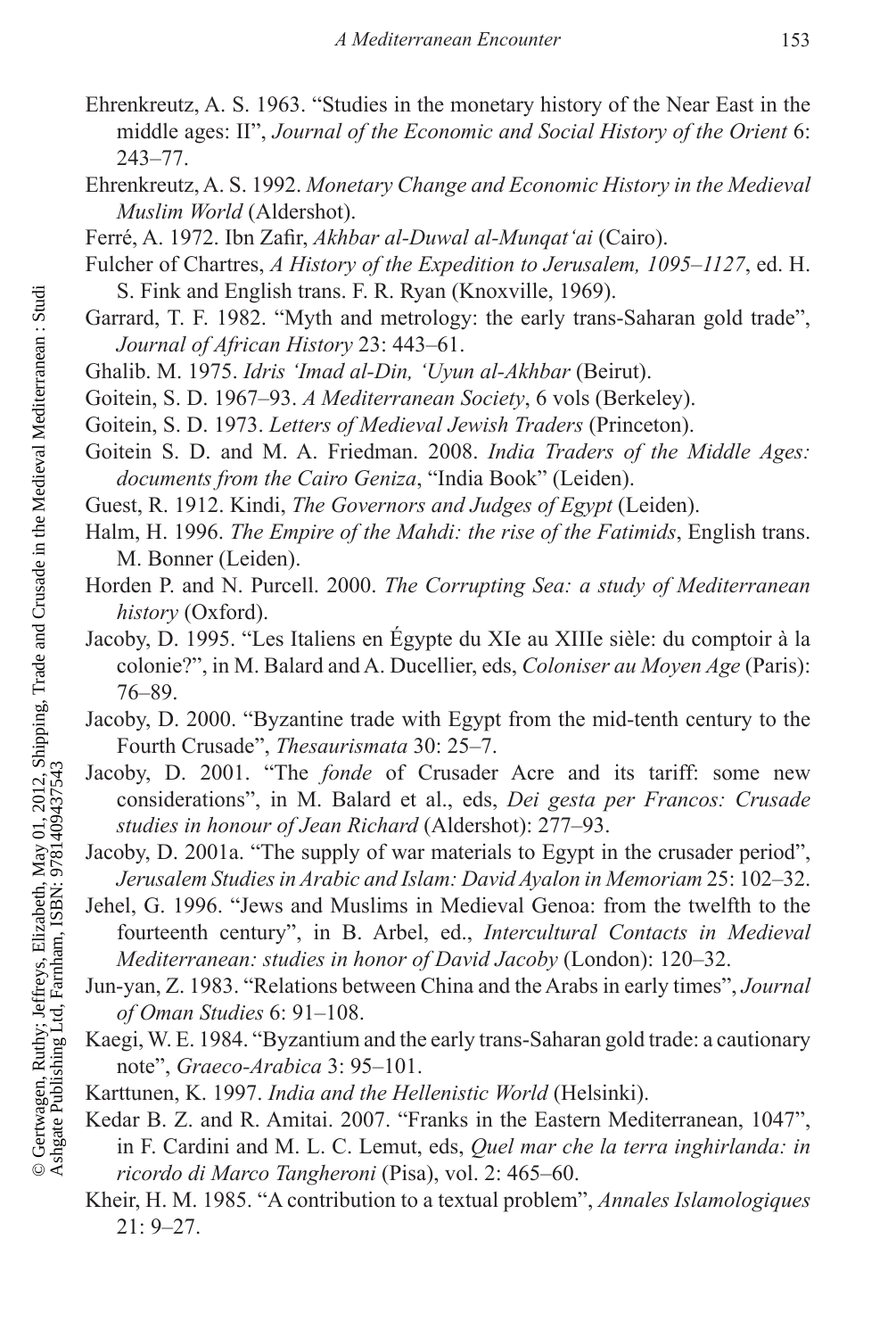- Kreutz, B. M. 1988. "The ecology of maritime success: the puzzling case of Amalfi", *Mediterranean Historical Review* 3: 103–13.
- Kreutz, B. M. 1991. *Before the Normans: Southern Italy in the ninth and tenth centuries* (Philadelphia).
- Kreutz, B. M. 1994. "Ghost ships and phantom cargos: reconstructing early Amalfitan trade", *Journal of Medieval History* 20: 347–57.
- Laiou, A. E. 2002. "Exchange and trade, seventh-twelfth centuries", in A. E. Laiou, ed., *The Economic History of Byzantium* (Washington D. C.), vol. 2: 697–770.
- Lev, Y. 1995. "The Fatimids and Byzantines 10th-12th centuries", *Graeco-Arabica* 6: 190–209.
- Lev, Y. 1999. "Tinnis: an industrial medieval town", in Barrucand 1999: 83–97.
- Lev, Y. 1999a. *Saladin in Egypt* (Leiden).
- Lev, Y. 1999–2000. "The Fatimids and Byzantines 10th–12th centuries", *Graeco-Arabica* 7–8: 273–81.
- Levtzion, N. 1968. "Ibn Hawqal, the cheque, and Awdaghost", *Journal of African History* 9: 223–33.
- Levtzion, N. 1982. "The Jews of Sijilmasa and the Saharan trade", in M. Abitbol, ed., *Communautés juives des marges sahariennes du Maghreb* (Jerusalem): 253–63.
- Lewis, B. 1953. "The Fatimids and the route to India", *Revue de la Faculté des Sciences Economiques de l'Université d'Istanbul* 2: 50–54.
- Lombard, M. 1975. *The Golden Age of Islam*, English trans. J. Spencer (Amsterdam)
- Lopez, R. S. 1951. "The dollar of the middle ages", *The Journal of Economic History* 11: 209–34.
- Mango, M. M. 1996. "Byzantine maritime trade with the East (4th–7th centuries)", *Aram* 8: 139–64.
- Mango, M. M. 2001. "Beyond the amphora: non-ceramic evidence for late antique industry and trade", in S. Kingsley and M. Decker, eds, *Economy and Exchange in the East Mediterranean During Late Antiquity* (Oxford): 87–106.
- Margariti, R. E. 2007. *Aden and the Indian Ocean Trade: 150 years in the life of a medieval Arabian port* (Chapel Hill).
- Mattthew, D. 1993. *The Norman Kingdom of Sicily* (Cambridge).
- Mayerson, P. 1993. "The confusion of Indias: Asian India and African India", *Journal of the Oriental American Society* 113: 167–74.
- Mayerson, P. 1996. "The port of Clysma (Suez) in transition from Roman to Arab rule", *Journal of Near Eastern Studies* 55: 119–27.
- McCormick, M. 2001. *Origins of the European Economy* (Cambridge).
- Messier, R. A. 1974. "The Almoravids: West African gold and the gold currency of the Mediterranean basin", *Journal of the Economic and Social History of the Orient* 17: 31–47.
- Messier, R. A. 1997. "Sijilmasa. Five seasons of archaeological inquiry",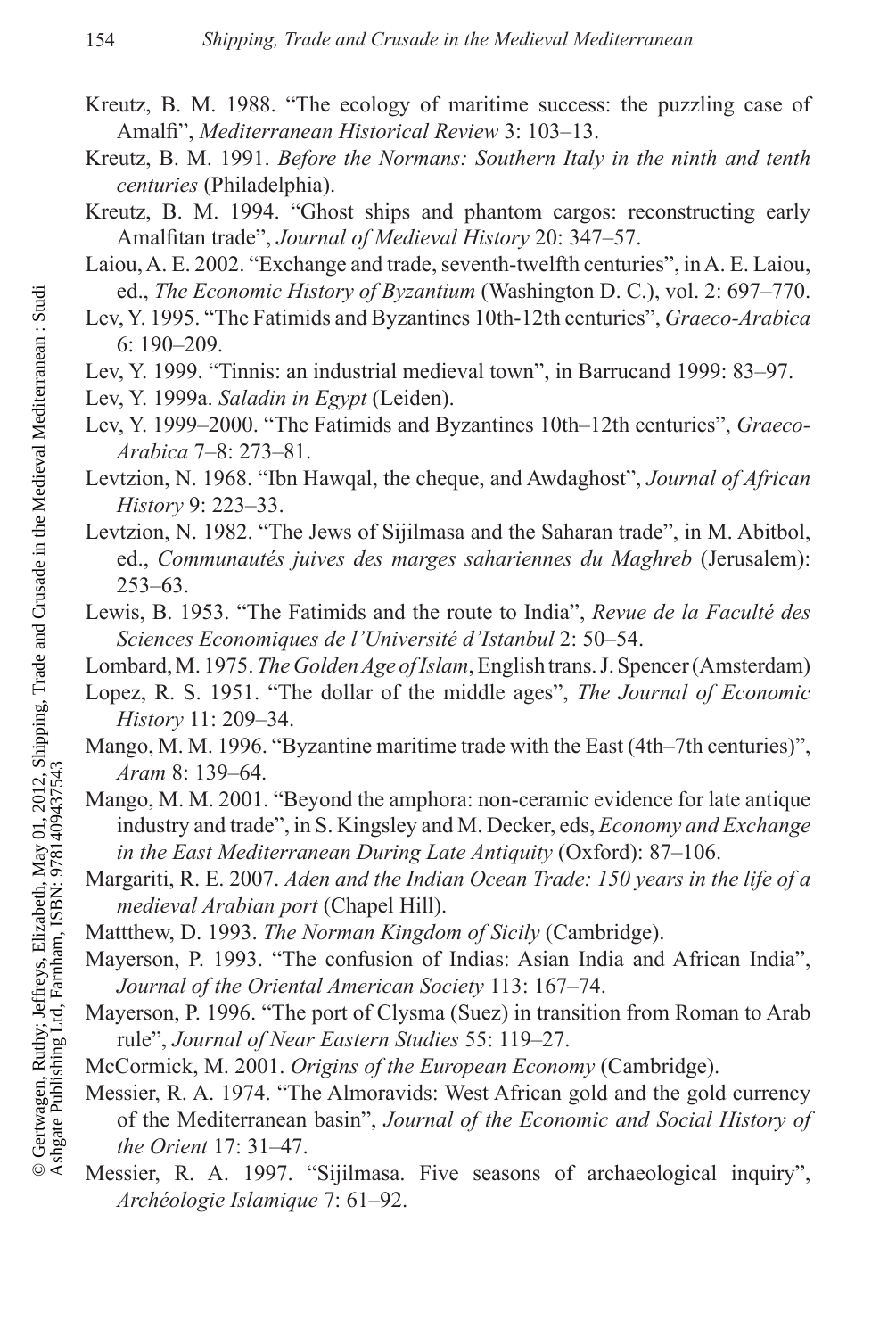- Mikami, T. 1988. "Chinese ceramics from medieval sites in Egypt", in T. Mikasa, ed., *Culture and Economic Relations Between East and West* (Wiesbaden):  $8-45.$
- Nazmi, A. 2004. "Al-Harita al-Ma'muniyya: the Islamic world map of al-Ma'mun and the cartography", *Rocznik Orientalistyczny* 57: 77–95.
- Olszowy-Schlanger, J. 1998. *Karaite Marriage Documents from the Cairo Geniza* (Leiden).
- Pellitteri, A. 1994. "The historical-ideological framework of Fatimid Sicily", *Al-Masaq* 7: 111–63.
- Pryor, J. H. 1988. *Geography, Technology, and War: studies in the maritime history of the Mediterranean* (Cambridge).
- Pryor, J. H. 1997. "At sea on the maritime frontiers of the Mediterranean in the high middle ages: the human perspective", in L. Balletto, ed., *Oriente e Occidente tra Medioeve ed Età Moderna: studi in onore di Geo Pistarino* (Genoa), vol. 2: 1002–34.
- Pryor J. H. and E. M. Jeffreys. 2006. *The Age of the Dromon: the Byzantine navy ca 500*–*1204* (Leiden).
- Ragib, Y. 1982–96. *Marchands d'étoffes du Fayyoum au IIIe/IXe siècle*, 4 vols (Cairo).
- Rapoport, Y. 2010. "The view from the south: the maps of the Book of Curiosities and the commercial revolution of the eleventh century", in R. E. Margariti et al., eds, *Histories of the Middle East: Studies in Middle Eastern society, economy, and law in honor of A. L. Udovitch* (Leiden): 183–212.
- Sadan, J. 1976. *Le mobilier au proche orient medieval* (Leiden).
- Savage, E. 1997. *A Gateway to Hell, A Gateway to Paradise* (Princeton).
- Sayyid, A. F. and Th. Bianquis Musabbihi. 1978. *Akhbar Misr* (Cairo).
- Sayyid, A. F., 1992. Ibn Tuwayr, *Nuzhat al-Muqlatayn fi Akhbar al-Dawlatayn*  (Beirut).
- Sayyid, A. F. 1998. *La capitale de l'Egypte jusqu'a l'époque fatimide al-Qahira et al-Fustat* (Stuttgart).
- Sayyid, A. F. 2002–2004. Maqrizi, *Khitat*, 5 vols (London).
- Serjeant, R. B. 1972. *Islamic Textiles* (Beirut).
- Shaykhu, L. 1909. Al-Antaki, *Kitab al-Ta'rikh* (Beirut).
- Shayyal, J. al-Din and H. M. Ahmad. 1967–73. Maqrizi, *Ittiʻaz al-Hunafa'*, 3 vols (Cairo).
- Stern, S. M. 1956. "An original document from the Fatimid chancery concerning Italian merchants", *Studi orientalistici in onore di Giorgio Levi della Vida*, vol. 2 (Rome): 529–38 (reprinted in *Coins and Documents from Medieval Middle East* [London, 1986], no. V).
- Stillman, Y. K. 1979. "New data on Islamic textiles from the Geniza", *Textile History* 10: 184–95 (republished in D. Waines, ed., *Patterns of Everday Life* [Aldershot, 2002]).
- Talbi, M. 1966. *L'Émirat Aghlabide 184*–*296/800*–*909. Histoire politique* (Paris).